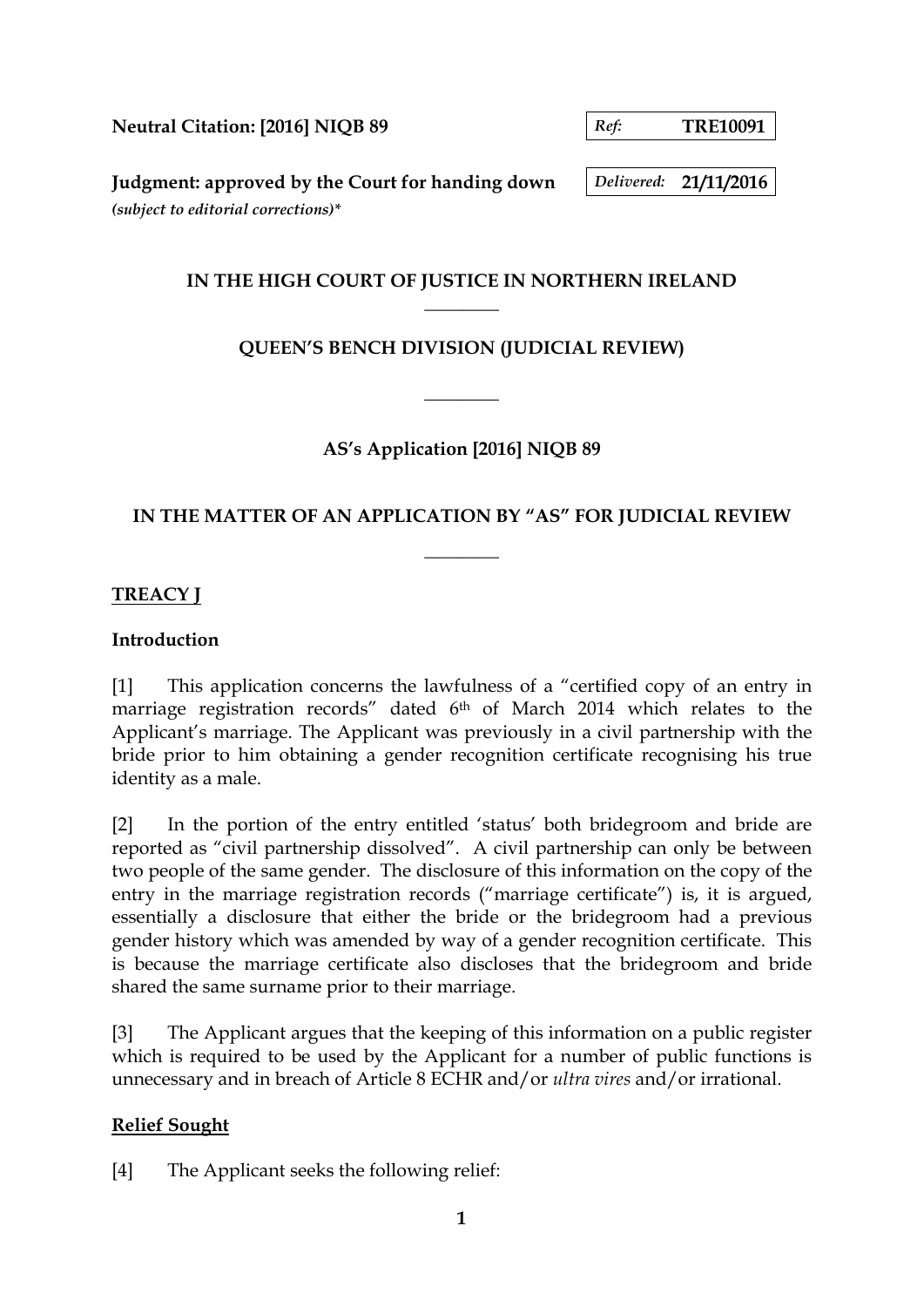- (a) A declaration that those provisions of the Marriage (Northern Ireland) Order 2003 and the Marriage (Northern Ireland) Regulations 2003 which require the General Register Office ("GRO") to keep a public record which might reveal the Applicant's previous gender history is unlawful;
- (b) A declaration that those portions are incompatible with the Applicant's rights pursuant to Article 8 ECHR;
- (c) An Order of Certiorari quashing the relevant portions;
- (d) An Order of Mandamus compelling the Respondent to put in place such measures as are necessary to prevent the publication of the Applicant's previous gender history;
- (e) Such further or other necessary or consequential relief;
- (f) Damages
- (g) Costs

#### **Grounds upon which Relief is Sought**

- [5] The relief is sought on the following grounds:
- (a) The maintenance of a public record which reveals or has a tendency to reveal the Applicant's previous gender history is a breach of the Applicant's rights pursuant to Article 8 ECHR.
- (b) The provisions of the Marriage (Northern Ireland) Order 2003 and the Marriage (Northern Ireland) Regulations 2003 which require the Applicant to reveal his previous gender history are arbitrary, irrational and fail to take into consideration the provisions and spirit of The Gender Recognition Act 2004.

#### **Statutory Framework**

### **The Marriage (Northern Ireland) Order 2003**

### **2. – Interpretation**

…

"prescribed", except in relation to a fee, means prescribed by regulations

#### **3. – Notice of intention to marry**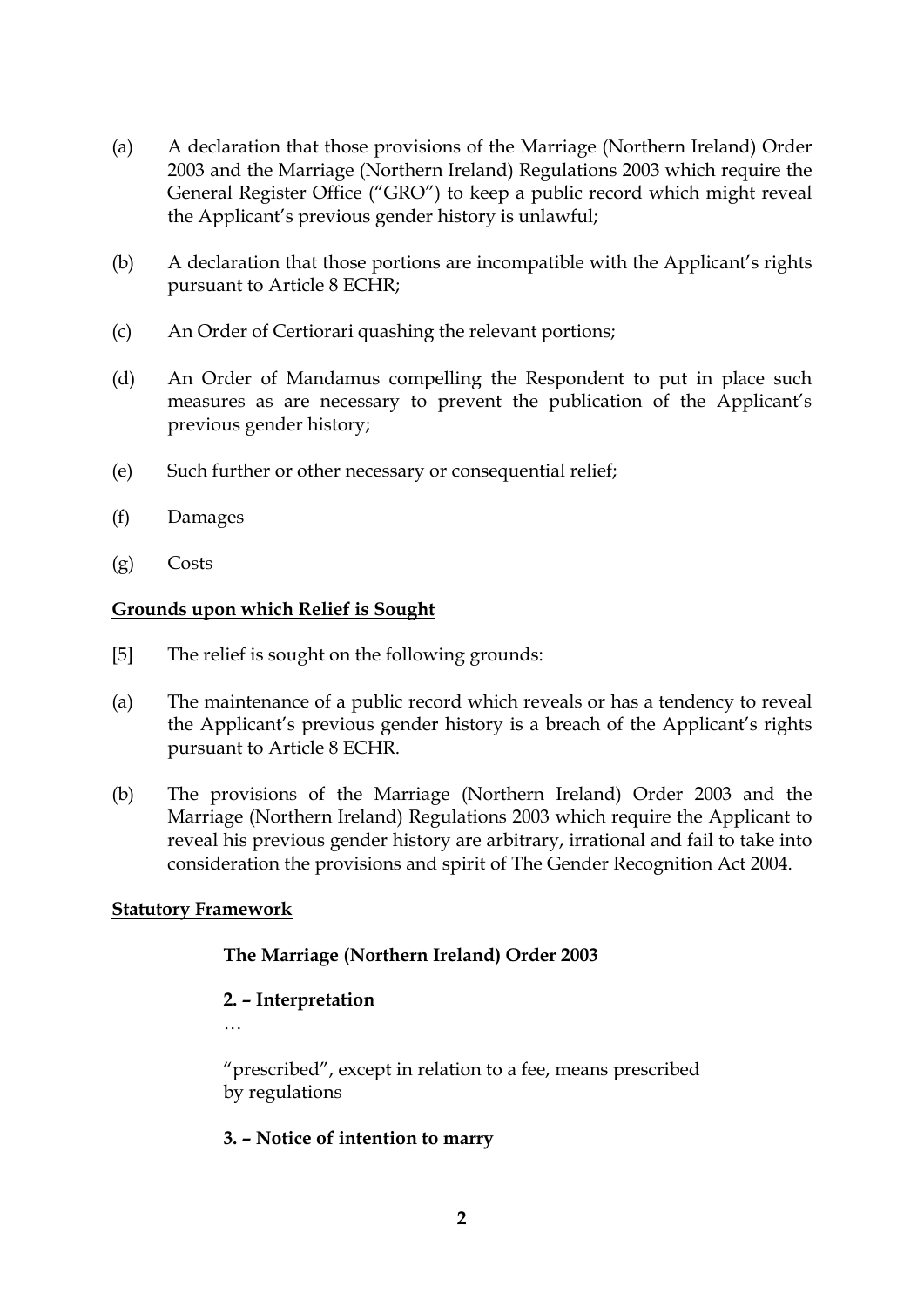(1) Each of the parties to a marriage intended to be solemnised in Northern Ireland shall give the registrar a notice of intention to marry.

(2) In this Order –

"marriage notice" means notice of intention to marry;

"registrar" means the registrar for the district in which the marriage is to take place

- (3) A marriage notice shall be –
- (a) In the prescribed form; and
- (b) Accompanied by the prescribed fee and such documents and other information as may be prescribed…

#### **4. – Power to require evidence**

(1) A registrar to whom a marriage notice is given may require the person giving the notice to provide him with specified evidence relating to each of the persons to be married.

(2) Such a requirement may be imposed at any time on or after the giving of the marriage notice but before the registrar issues the marriage schedule under Article 7.

(3) In paragraph (1) "specified evidence", in relation to a person, means such evidence of that person's –

- (a) name and surname;
- (b) age;
- (c) marital and civil partnership status; and
- (d) nationality

As may be specified in guidance issued by the Registrar General

(4) In Paragraph (3)(c), "marital and civil partnership status", in relation to a person, means whether that person has previously formed a marriage or a civil partnership, and if so, whether that marriage or partnership has ended.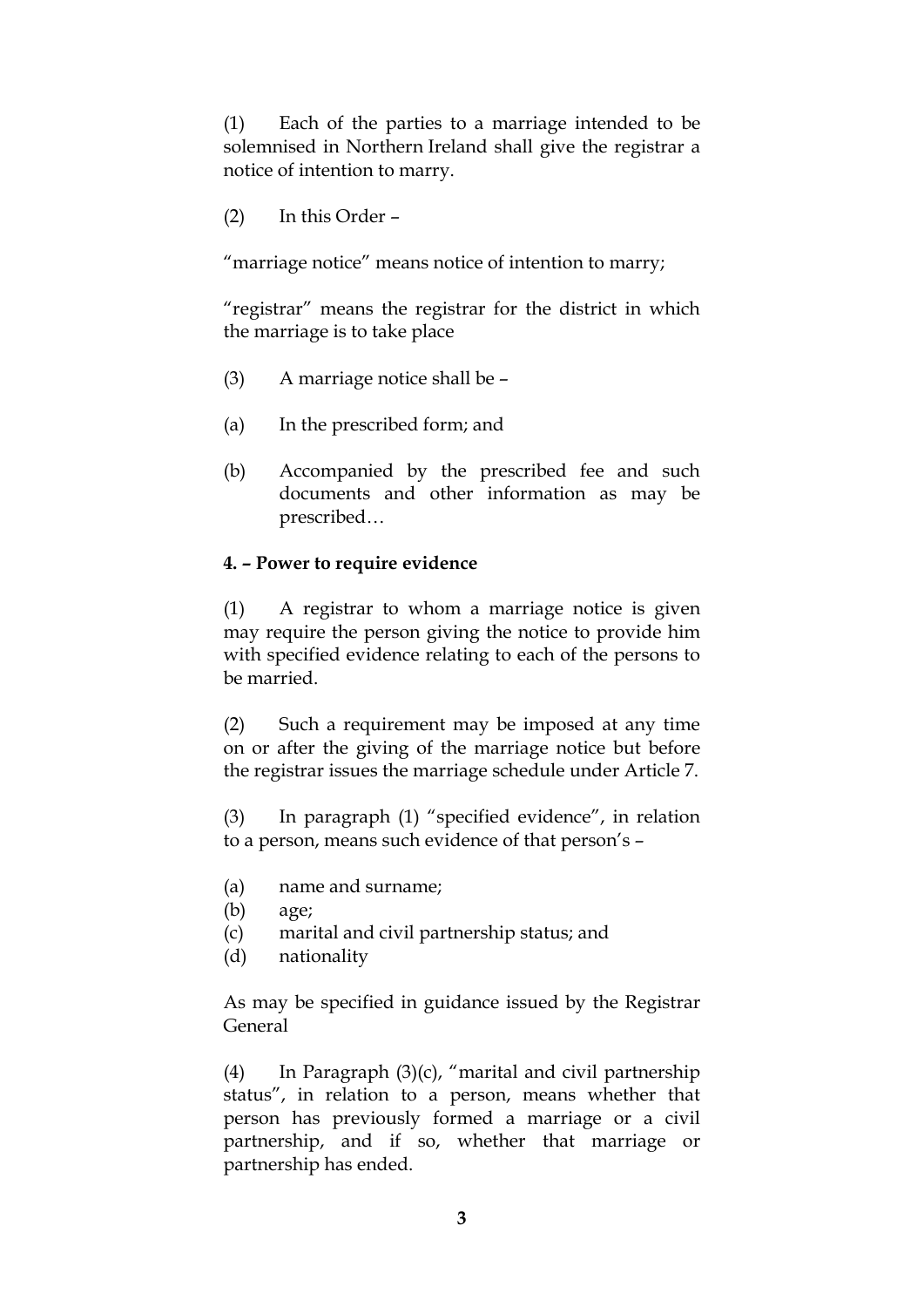## **7 – Marriage Schedule**

(1) After the registrar receives a marriage notice from both of the parties to an intended marriage, he shall complete a marriage schedule in the prescribed form if he is satisfied that there is no legal impediment to the marriage or the Registrar General has directed him under Article 6(5) to proceed under this article.

#### **35. – Searches**

(1) The Registrar General shall provide indexes to marriage registration records in his custody for inspection by the public.

(2) A registrar shall provide indexes to marriage registration records in his custody for inspection by the public.

(3) Any person may, on payment of the prescribed fee, -

(a) search any index mentioned in paragraph (1) or (2); and

(b) require the Registrar General or, as the case may be, the registrar to give him a document in the prescribed form relating to the registration of a marriage.

### **The Marriage Regulations (Northern Ireland) 2003**

### **3. – Marriage Notice**

(1) A marriage notice shall be in the form as set out in schedule 1

…

### **5. – Marriage Notice book**

The prescribed particulars, in relation to a person to be taken from each marriage notice received by the registrar, shall be that person's –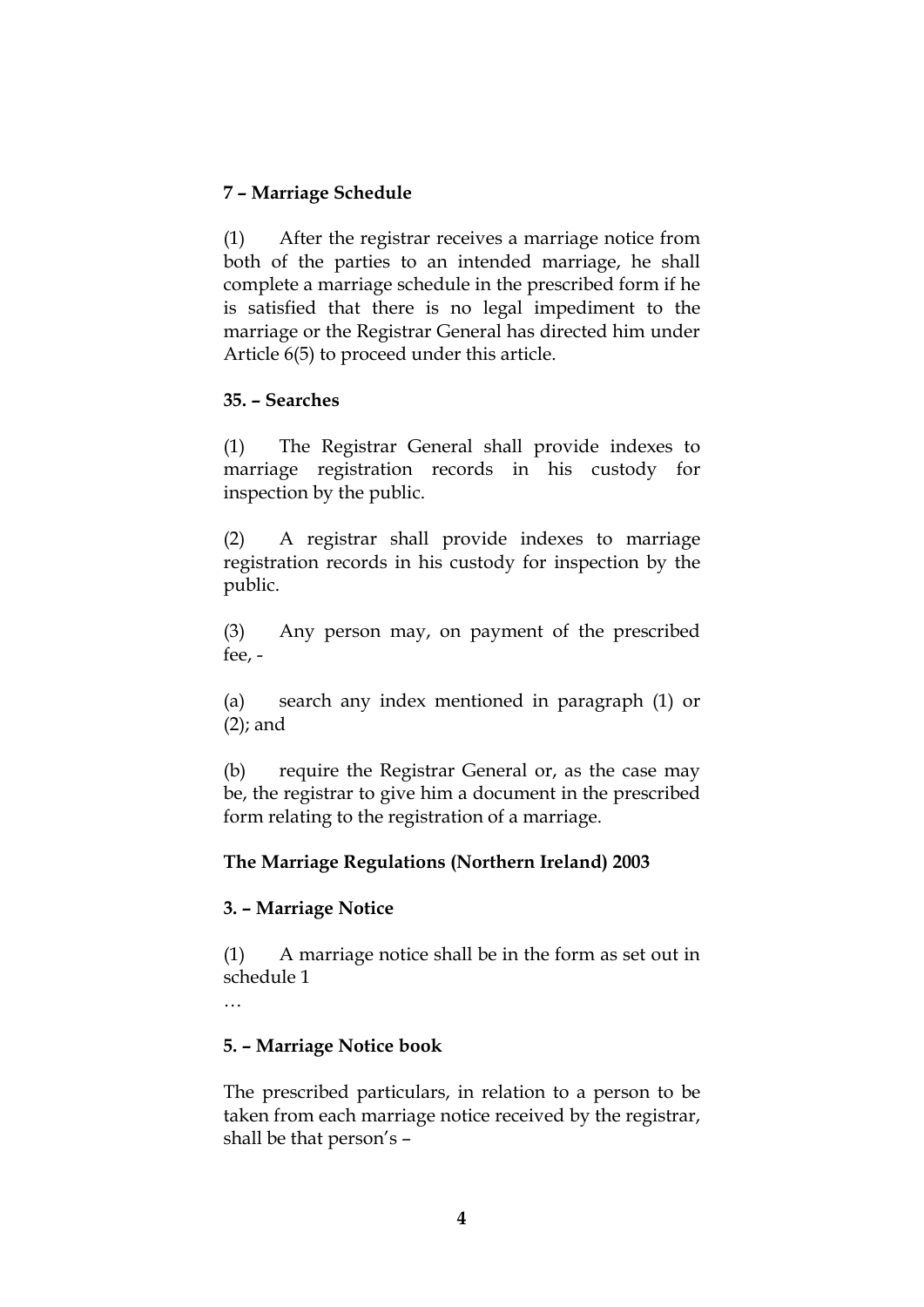- (a) Surname and name;
- (b) Address;
- (c) Status;
- (d) Date of birth; and
- (e) Date of intended marriage

### **6. – Marriage Schedule**

(1) A marriage schedule shall be in the form set out in Schedule 2

### **35. – Certified Copies of entries**

The document given under Article 35(3) of the Order –

(a) Shall be in the form as set out in Schedule 13 where it is being issued from the General Register Office; and

(b) Shall be in the form as set out in Schedule 14 where it is being issued by a Registrar.

### **Schedule 1**

Marriage Notice – Status options: single, widowed, divorced/marriage annulled, civil partnership dissolution / annulment, surviving civil partner

### **Gender Recognition Act**

### **9. – General**

(1) Where a full gender recognition certificate is issued to a person, the person's gender becomes for all purposes the acquired gender (so that, if the acquired gender is the male gender, the person's sex becomes that of a man and, if it is the female gender, the person's sex becomes that of a woman).

(2) Subsection (1) does not affect things done, or events occurring, before the certificate is issued; but it does operate for the interpretation of enactments passed, and instruments and other documents made, before the certificate is issued (as well as those passed or made afterwards).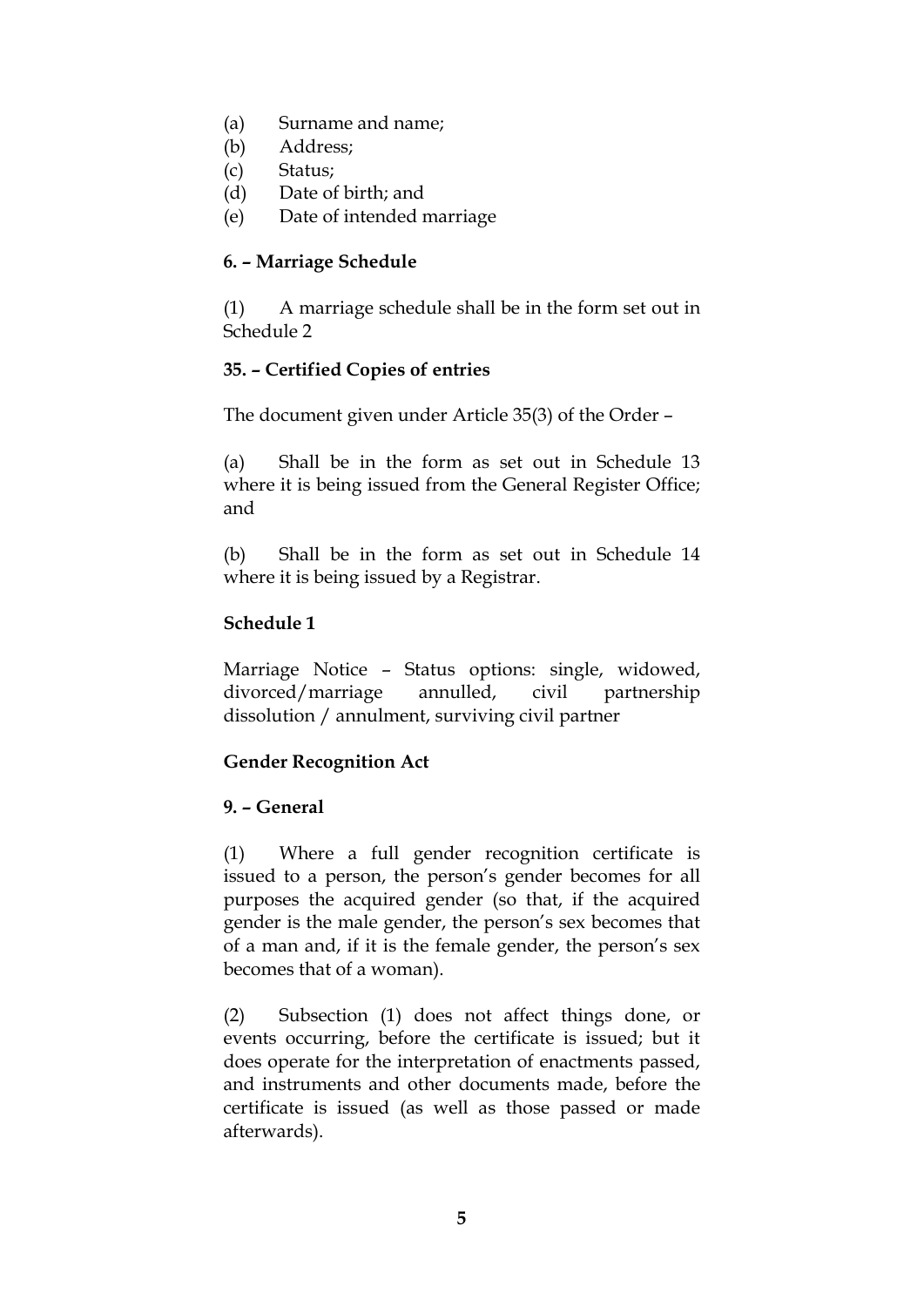(3) Subsection (1) is subject to provision made by this Act or any other enactment or any subordinate legislation.

#### **22. – Prohibition on disclosure of information**

(1) It is an offence for a person who has acquired protected information in an official capacity to disclose the information to any other person.

(2) "Protected information" means information which relates to a person who has made an application under section 1(1) and which –

(a) concerns the application or any application by the person under section 5(2), 5A(2) or 6(1), or

(b) if the application under section 1(1) is granted, otherwise concerns the person's gender before it becomes the acquired gender.

…

(5) But it is not an offence under this section to disclose protected information relating to a person if –

…

(j) the disclosure is in accordance with any provision of, or made by virtue of, an enactment other than this section.

### **The Civil Registration Regulations (Northern Ireland) (2012)**

39. Subject to the provisions of regulations 40 to 43, Article 34A(5) of the 1976 Order and section 22 of the Gender Recognition Act 2004 any person may have access to any information contained in a relevant register.

#### **United Nations 'Principles and recommendations for a Vital Statistics System'**

13. A vital statistics system is defined as the total process of (a) collecting information by civil registration or enumeration on the frequency of occurrence of specified and defined vital events, as well as relevant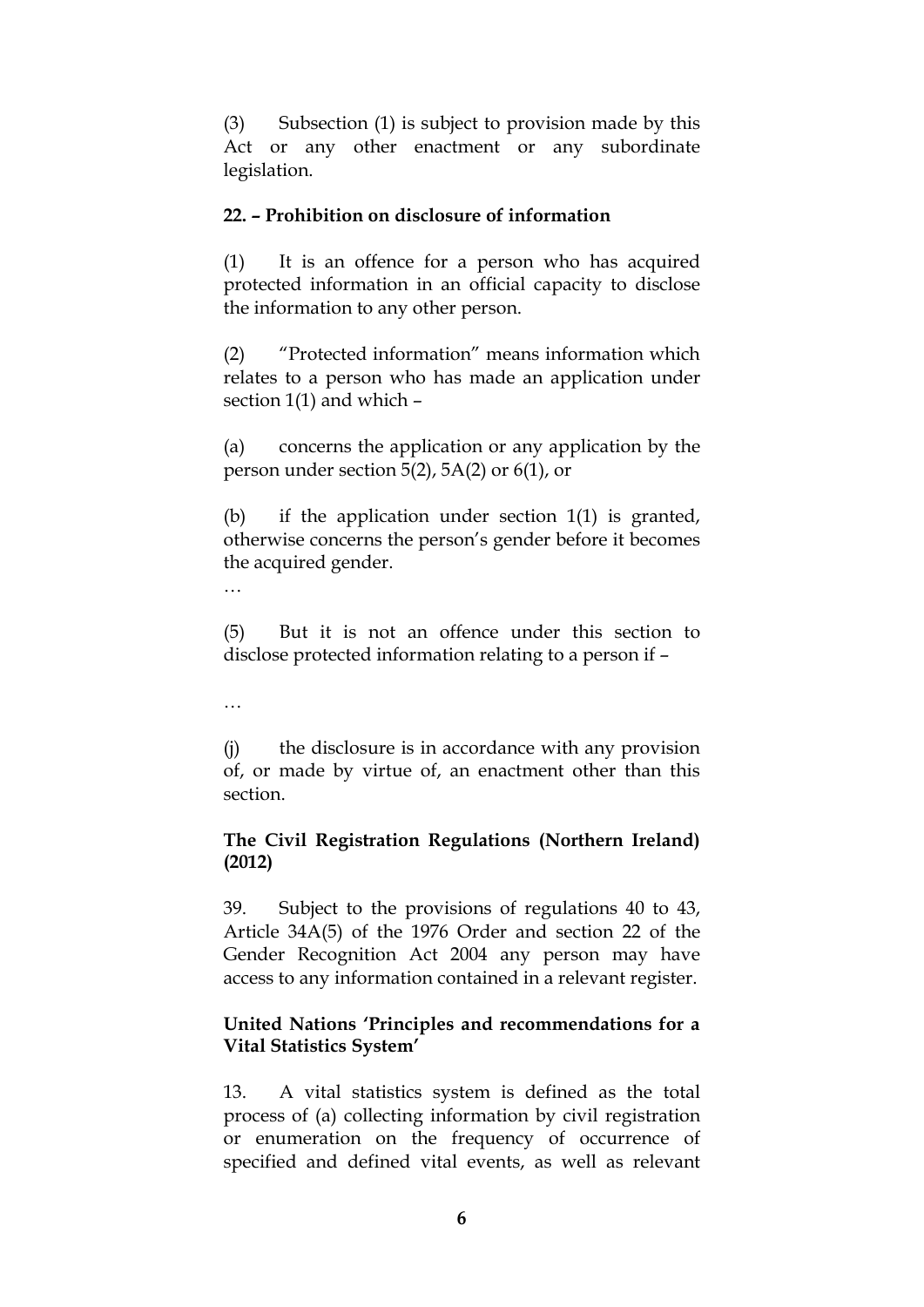characteristics of the events themselves and of the person or persons concerned, and (b) compiling, processing, analysing, evaluating, presenting and disseminating these data in statistical form. The vital events of interest are: live births, adoptions, legitimations, recognitions, deaths and foetal deaths, and marriages, divorces, separations and annulments of marriage.

14. The main source of vital statistics is records of vital events from civil registration, which involves the continuous gathering of information on all relevant vital events occurring within the boundaries of a country… For the calculation of vital rates, civil registration data are usually complemented by census information, which also has national coverage.

…

19. Vital statistics also encompass data on the occurrence of marriages, divorces, annulments and judicial separation. Data on those topics allow the analysis of nuptiality, and in conjunction with information on fertility permit the study of family formation. Because of cultural variations in the degree to which marriage is formalized and the variation in the legally accepted modes of contracting marriage, statistics referring to this aspect of population dynamics are often not truly comparable between countries. In particular, consensual unions are rarely reflected in civil registration data. Nevertheless, as provided by civil registration, information on contracted marriages and the incidence of officially sanctioned marriage dissolution, whatever its form, is useful in allowing an assessment of the social impact that those parts of the family formation process may have on a population.

…

26. Civil registration is the continuous, permanent, compulsory and universal recording of the occurrence and characteristics of events, including vital events, pertaining to the population, as provided by decree or regulation, in accordance with the legal requirements of a country. It therefore provides the ideal source from which to derive data for vital statistics on a regular basis.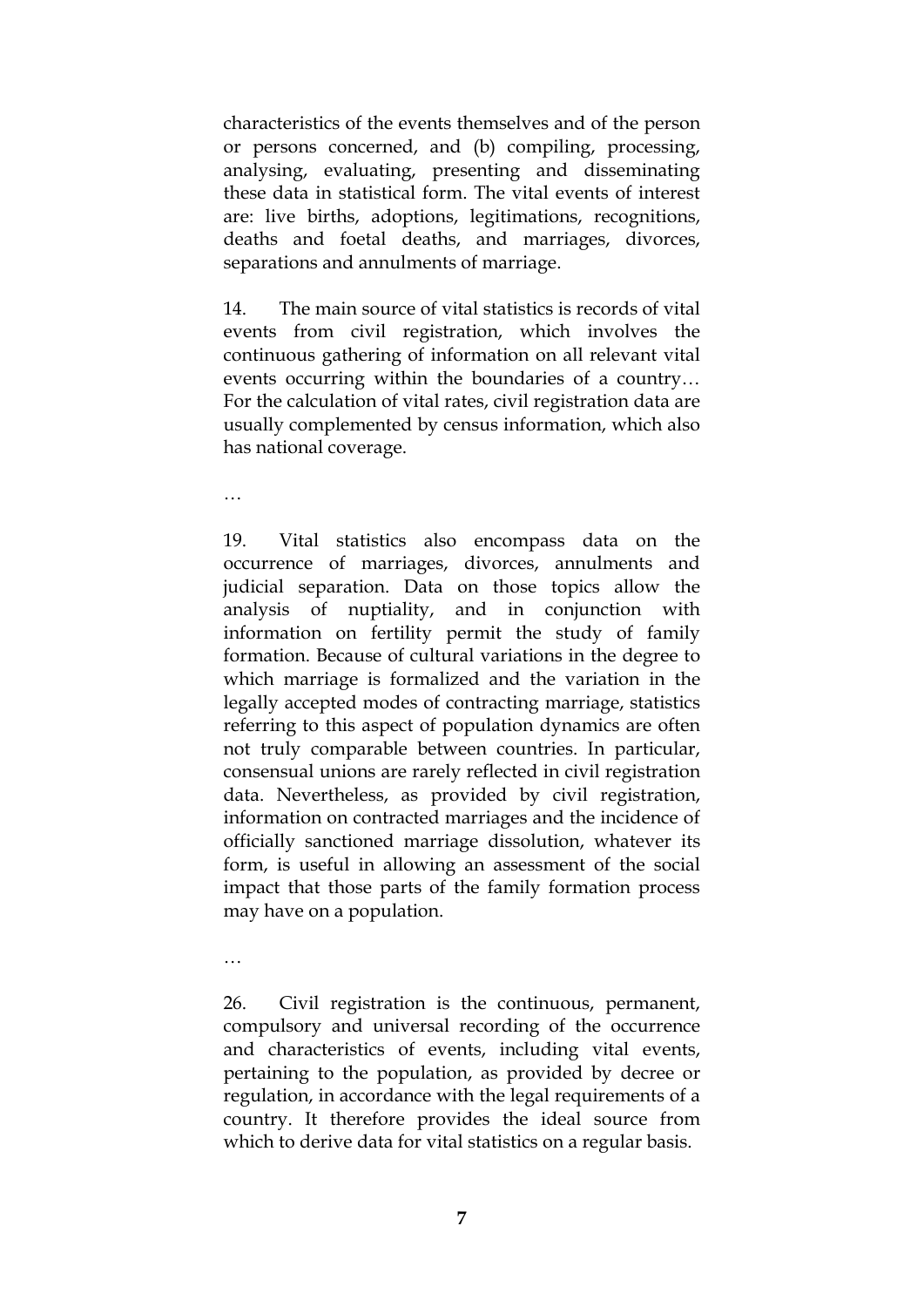27. Civil registration has a dual purpose – administrative and legal on the one hand, and statistical, demographic and epidemiological on the other….

28. For the individual, the civil registration records of birth provide essential legal documentation of identity and civil status, such as name, date, time and place of birth, parents' name and nationality, date of birth or age of parents, ancestry of lineage, sex and nationality (citizenship), on which depend a wide array of individual and family rights and activities, including eligibility for social programmes… Marriage and divorce records provide documentation for such purposes as receipt of alimony allowances, claims for tax benefits, provision and allocation of housing or other benefits related to the marital status of a couple, and changing nationality on the basis of marriage. In addition, records of divorce are important for establishing the right of an individual to remarry and to be released from financial and other obligations incurred by the other party.

…

32. Officially authenticated copies of births, deaths, marriages, divorces, annulments etc. are essential elements for maintaining a population register…

33. Marriage records are used administratively as proof of the formation of a marital bond, and may be needed to initiate family-benefit programmes related to health, housing etc. They also serve to clear administrative files on programmes dependent on single marital status, alimony payments etc. Divorce records serve similar administrative purposes."

# **Arguments**

### *Attorney General's position paper*

[6] Two elements of the Applicant's claim give rise to a Devolution Notice. Those are:

(a) A declaration that those provisions of the Marriage (NI) Order 2003 and the Marriage (NI) Regulations 2003 which require the GRO to keep a public record which might reveal the Applicant's previous gender history is unlawful.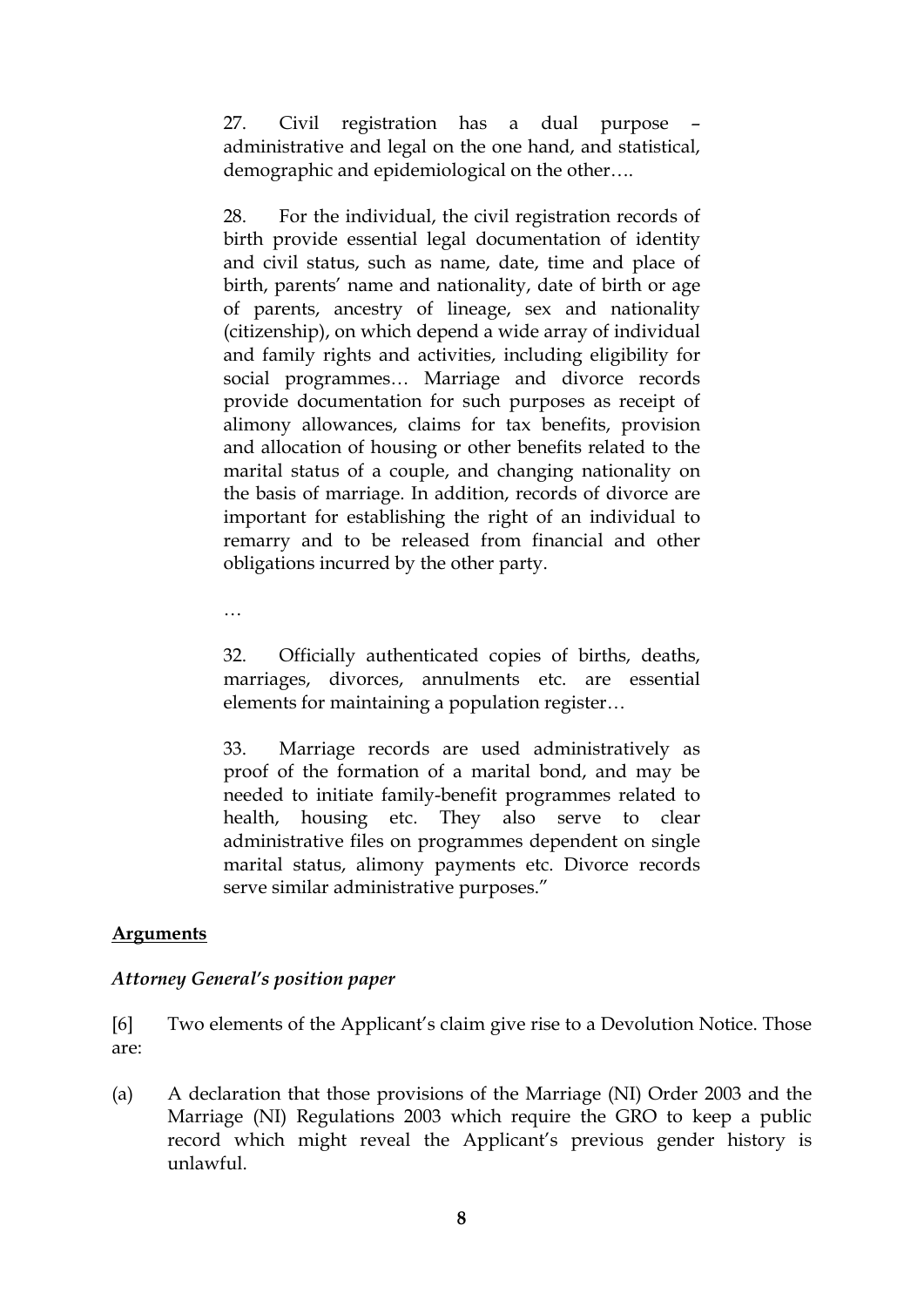(b) That those provisions are incompatible with the Applicant's Article 8 ECHR rights.

[7] In response to the notice the Attorney General has provided a position paper. The position paper deals only with the following two issues, the balance of issues, in the Attorney General's submission, having been sufficiently explored by the Department. The issues dealt with by the Attorney are:

- (a) Whether the requirement to record the Applicant's status interferes with his right to respect for family and private life under Article 8 ECHR, and
- (b) If there is an interference with the Applicant's rights under Article 8 ECHR, whether such interference is in accordance with law.

### *Is there an interference with the Applicant's Article 8 rights?*

[8] The Attorney General, having surveyed the relevant case law makes the following case.

[9] Earlier jurisprudence suggested that, where there could not be a reasonable expectation of privacy or where information was obtained as a result of the Claimant's public activities there could be no interference with a person's private life. More recent jurisprudence has attenuated that position and has held that *'information of a public nature… may become private over the course of time… and the storage and use of personal information that has been gathered from open sources… may involve an infringement of a person's rights under article 8.1 if it amounts to an unjustified interference with his personal privacy.* [R(Catt) v Association of Chief Police Officers [2013] 1 WLR 3305].

[10] These more recent cases held that, in certain circumstances, the collection, retention and processing of personal data by public authorities may breach a person's article 8 rights even where the data originally arose in circumstances in which the person had no reasonable expectation of privacy. The Attorney argues that it is not clear that the facts in the instant case fall within the scope of those decisions.

[11] The Attorney notes that in S v UK (2008) 48 EHRR 1169 the court commented that *'in determining whether the personal information retained by the authorities involves any of the private-life aspects mentioned above, the court will have due regard to the specific context in which the information at issue has been recorded and retained, the nature of the records, the way in which these records are used and processed and the results that may be obtained.'*

[12] The Attorney also refers to R(Wood) v Commissioner of Police of the Metropolis [2009] EWCA Civ 414 in which the claimant found himself being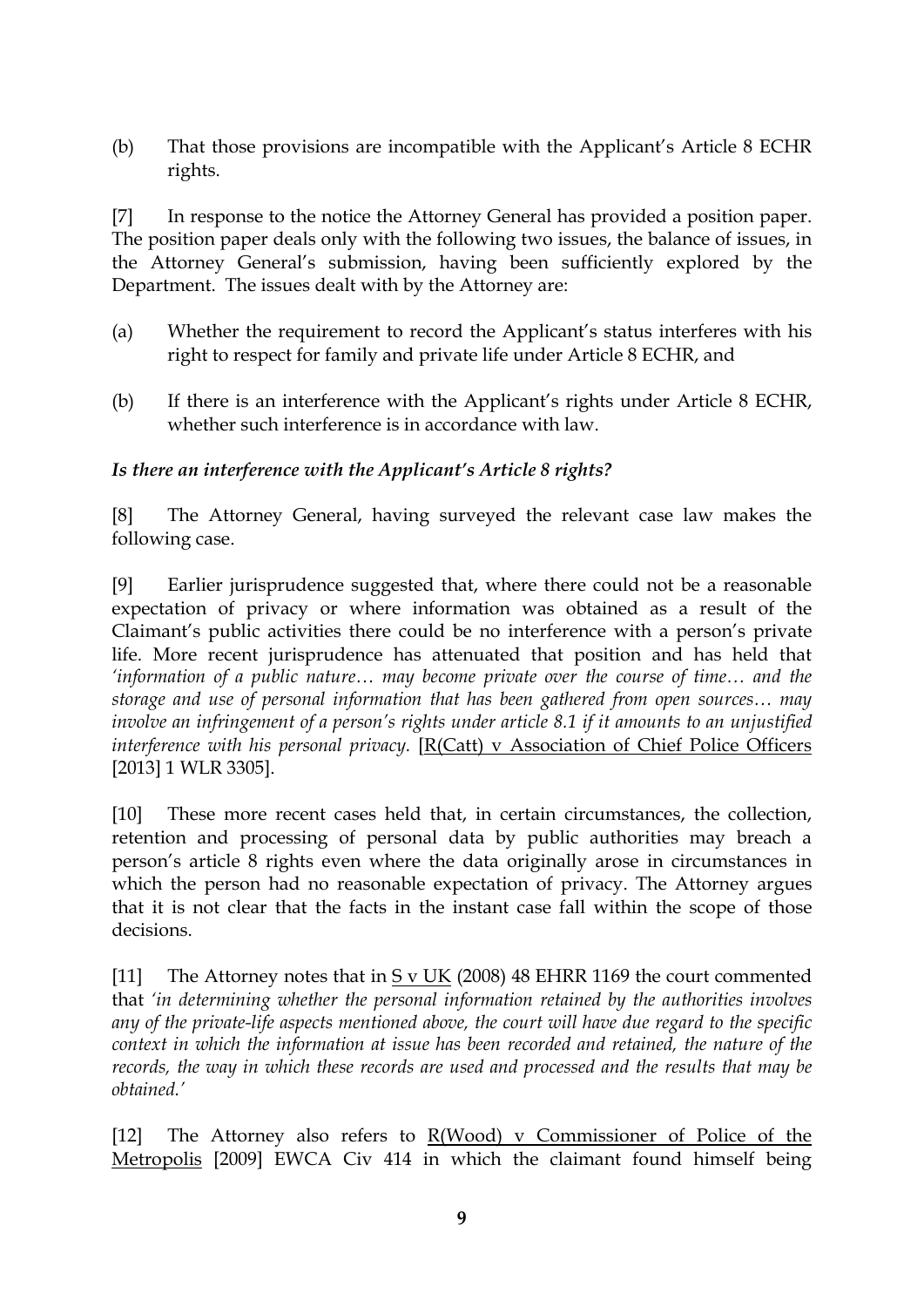photographed by police in circumstances in which he did not and could not know the purpose or end use of the photographs. This element of uncertainty led to a finding that the claimant's article 8 rights had been infringed. However, the court noted that in cases *'where the police or other pubic authority are acting just as the public would expect them to act, it would ordinarily no doubt be artificial and unreal for the courts to find a prima facie breach of article 8.'*

[13] The Attorney argues that, in the Applicant's case, the public element of the recording of the public transaction was not accidental or unwished for, but was, in fact, at the very heart of the transaction and central to its significance. The Attorney notes that a civil partnership is a public transaction, as is its dissolution. For these reasons, the Attorney submits that *'the voluntary entering into by the applicant of a public transaction, and the faithful recording of that transaction, do not seem, without more, to constitute an interference with the right to respect for private life under Article 8 ECHR'.* In this regard the Attorney further relies on *Kinloch v HM Advocate* [2013] 2 AC 93 in which the Supreme Court found that *'measures effected in a public place outside the person's home or private premises will not, without more, be regarded as interfering with his right to respect for his private life. Occasions when a person knowingly or intentionally involves himself in activities which may be recorded or reported in public, in circumstances where he does not have a reasonable expectation of privacy, will fall into that category'.* 

### *If there is an interference with the Applicant's rights under Article 8 ECHR is such an interference in accordance with law?*

[14] The Attorney argues, based on the provisions of the Marriage (NI) Order 2003 and the Marriage (NI) Regulations 2003 and underscored by the offences created by the Perjury (NI) Order 1979 that there is a clear legislative basis in domestic law for the impugned provisions.

# **Applicant's Arguments**

[15] The Applicant accepts that, strictly, there is a legislative obligation to provide details of marital status upon the marriage certificate. The Applicant also accepts that the GRO is probably exempt from the provisions of Section 22 of the Gender Recognition Act which provides that it is an offence to disclose the fact that an individual has obtained a gender recognition certificate.

[16] The Applicant argues that the issues which need to be considered in this case are firstly, whether the regulations go beyond the power conferred by the 2003 Order and, second, the relationship between the regulations and the prohibition on disclosure of information provided by section 22 of the Gender Recognition Act which the Applicant argues 'informs the view of parliament as to how the privacy aspect of the legislation is to be viewed'.

[17] The Applicant argues that the provisions of the regulations, if followed to the letter, breach the Applicants article 8 rights for no lawful or justifiable purpose, by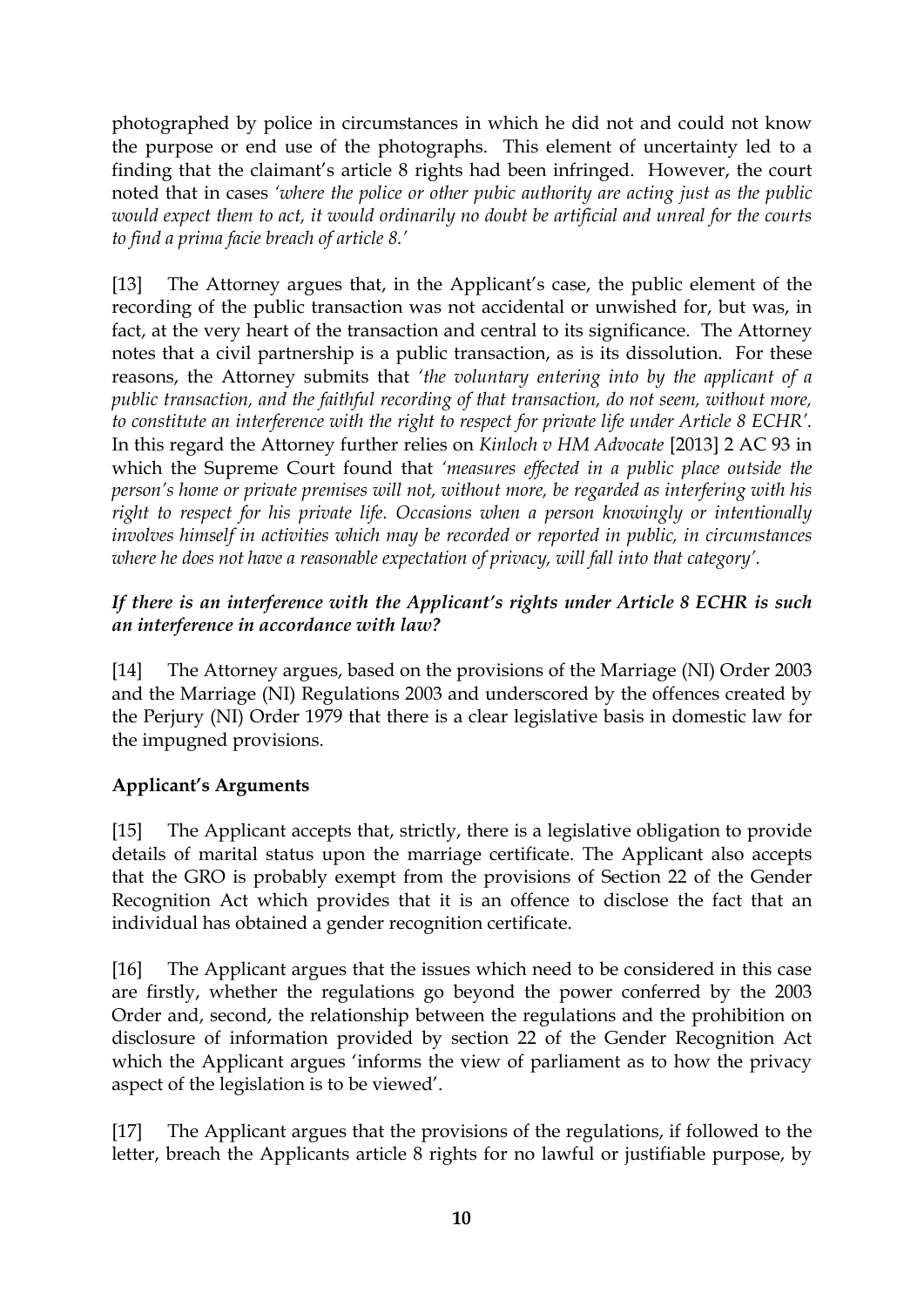requiring the copy of the marriage records to record the previous civil partnership thereby disclosing the previous gender history of the Applicant.

[18] The Applicant submits that it is at the very least arguable that the existing provisions should be interpreted in a way that is consistent with the registrar's duty of non-disclosure pursuant to section 22 of the Gender Recognition Act and also compatible with the Applicant's article 8 ECHR rights.

[19] The Applicant notes that the attitude of the Registrar is that the relevant provisions ought to have been known to the Applicant upon completion of the marriage notice form. In this regard the Applicant argues that this does not in any way answer the anomaly in the legislation. The Applicant further argues that the regulations should not present a disincentive to a person getting married which would defeat the purpose of the gender recognition legislation.

*The Applicant's response to the arguments contained in the affidavit sworn by Laura McPolin on behalf of the respondent*

[20] Listed below are the justifications for the policy as contended for in the abovementioned affidavit and the Applicants response.

[21] First, it is argued that *'the inclusion of the status in the solemn declaration is important to concentrate minds and ensure legal compliance*'.

[22] The Applicant does not take issue with this.

[23] Second, *'it is vital to set out in a public notice the names of parties and the date of the marriage in advance of a marriage'.* 

[24] The Applicant does not take issue with this.

[25] Third, *'Recording of marital status "provides a convenient and readily accessible form of confirmation that, prior to marriage, the required checks have been undertaken to ensure that the parties were free to enter into the marriage'.* 

[26] The Applicant acknowledges this but argues that this is unnecessary as, having made these checks, the marriage itself is confirmation of that fact. The Applicant notes that he does *not* argue that the marital status provisions should be removed it their entirety, but that it is unnecessary to record his status as "civil partnership dissolved."

[27] Fourth, *'the likelihood of misidentification is less if more material is recorded and that use has been made of the register by the Historical Enquiries Team'*

[28] Again the Applicant notes that he does not say that the marital status provisions require to be removed in their entirety but that it is unnecessary to record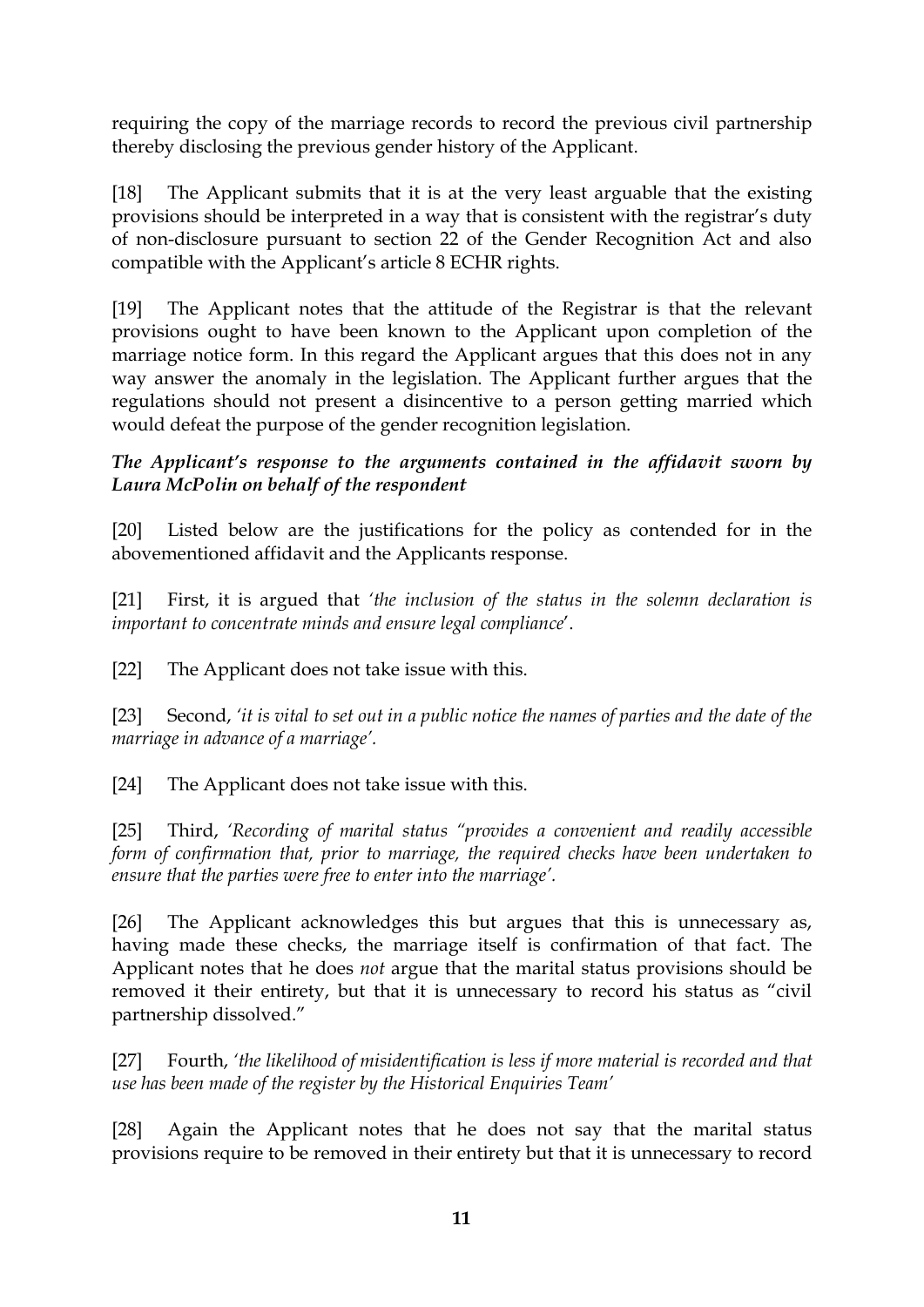his status as 'civil partnership dissolved. Furthermore there is no reason why a system could not be in place whereby properly authorised bodies could not have access to material beyond that which is stored on the public register.

[29] Fifth, *'the recording of status can assist people who are trying to trace their families'*.

[30] The Applicant submits, again, that the marital status provisions need not be removed in their entirety. Use of the word "single" rather than "civil partnership dissolved" in the particular factual circumstances of this case and similar ones would be sufficient. This is a very small fraction of the persons whose details are recorded. Thirdly, a person with a previous gender history may also want to prevent family members becoming aware of that fact. If it is prompted by a need to establish the medical history of the birth family then this would be a proper purpose for an authorised body to receive further information but not a reason for the information to be contained on a public register for everybody to see.

[31] Sixth, *'the recording of status can also assist in the tracing of persons for inheritance or genealogical purposes. The Respondent argues that the balance lies in favour of the current approach to registration.'*

[32] Again the Applicant does not say that the marital status provisions require to be removed in their entirety but that it is unnecessary to record his status as "civil partnership dissolved". Furthermore, there is no reason why a system could not be in place whereby properly authorised bodies could not have access to material beyond that which is stored on the public register.

[33] Seventh, *'it provides a reliable source of statistics for research into legal, social or demographic problems*'

[34] Again, the Applicant does not say that the marital status provisions require to be removed in their entirety but that it is unnecessary to record his status as "civil partnership dissolved". Furthermore there is no reason why a system could not be in place whereby properly authorised bodies could not have access to material beyond that which is stored on the public register.

[35] Eighth, *'it would have been inappropriate to record the Applicant's status as 'single' as the "Applicant's civil partnership is voidable, rather than void". This would have a detrimental impact on statistical comparisons and that Section 9 of The Gender Recognition Act 2004 shows that the issuing of a full Gender Recognition Certificate does not "wipe the slate clean".*

[36] The Applicant argues that the difference between void and voidable is semantic and ought not, on a proper interpretation of the statute and regulations, operate to prevent the protection of the Applicant's right to privacy. Where the Department believes that it would "be inappropriate to interpret the word "single" as "not currently married or in a civil partnership" that is precisely the description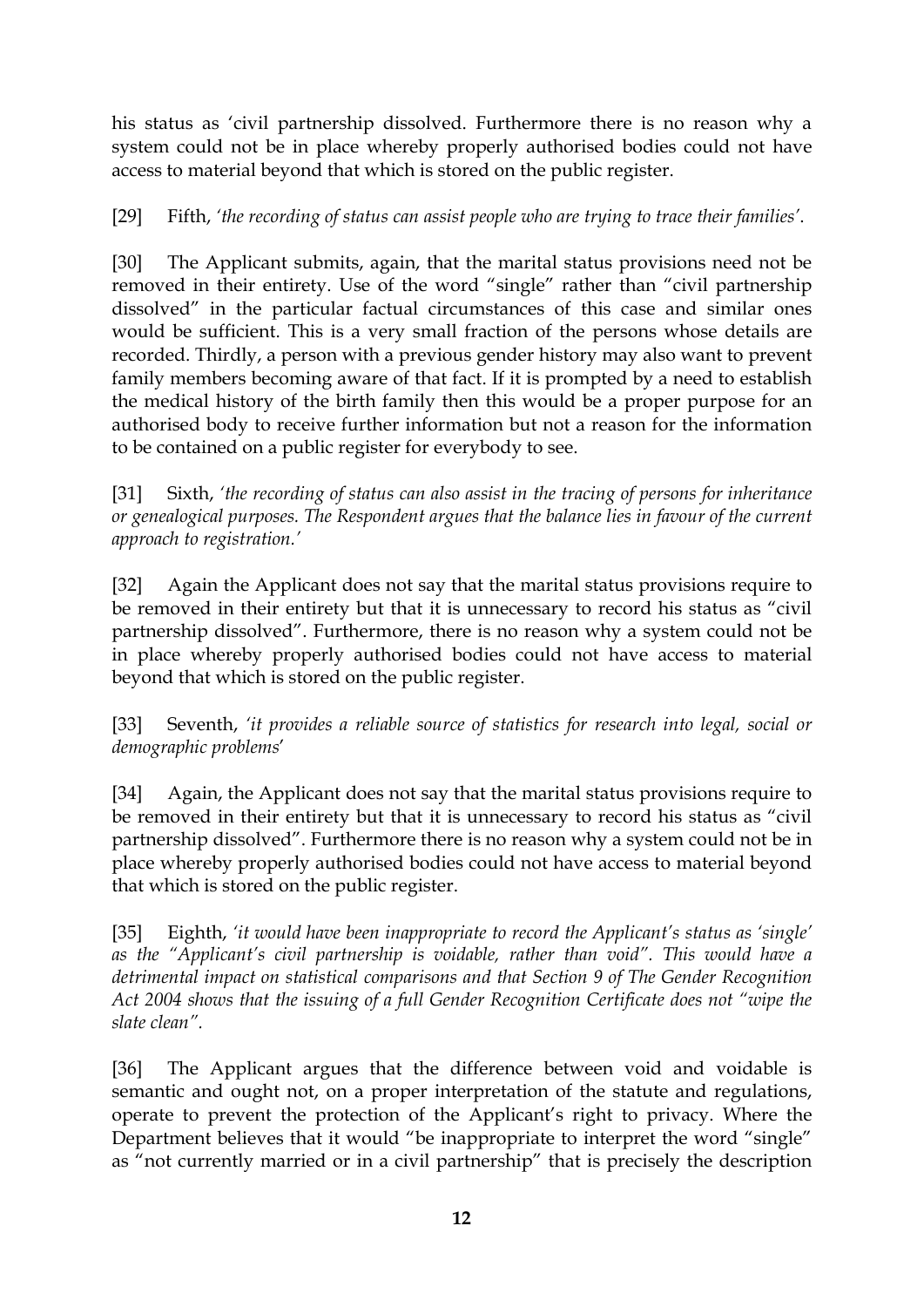which is appropriate. There is no inconsistent definition of the term "single" in the Regulations or Statute. Such an interpretation would permit the Applicant to protect his privacy. Furthermore, the United Nations Statistics Division defines "single" as "never married". This definition would apply to the Applicant who was not married but in a civil partnership. Simply recording the Applicant's status as "single" would allow the minimum interference with the current registration system and still be consistent with the definition of the term, and would maintain the consistency of the record keeping and the protection of the Applicant's right to privacy.

[37] While Section 9 of the Gender Recognition Act 2004 states at sub-paragraph (2) that a Gender Recognition Certificate "does not affect things done, or events occurring, before the Certificate is issued", it goes on to say "but it does operate for the interpretation of enactments passed, and instruments and other documents made, before the Certificate is issued (as well as those passed or made afterwards)". In fact it is quite clear from this section that a combination of this section and section 22 (which prohibits the disclosure of information relating to a person's previous gender history) that the recording of the material on the marriage certificate is contrary to the provision of the Act.

[38] Ninth, *'Regulation 40 of the Civil Registration Regulations (Northern Ireland) 2012 duly provides for access to information in a relevant register upon payment of the prescribed fee'*

[39] The paragraph then goes on to state that such provisions are subject to Regulation 49 whereby the right of access is expressly subject to Section 22 of the 2004 Act. This is the prohibition on disclosure of material relating to a previous gender history. Inconsistently with that provision, access to the index is not restricted and the Respondent concedes that *'that information in itself may not disclose the previous status of the search subject; however, once that information has been obtained, a copy of the relevant marriage certificate can be requested and the certificate will contain information on status".* In addition, information on status may be obtained from the marriage notice which, as stated above, is open to the public. But again the Applicant does not make the case that there should not be open access to the material in the register. He simply makes the case that there should not be open access to material which reveals his previous gender history.

[40] Tenth, *'it would be possible to extract certain information from an individual's record and to store that information in another place. However, there would have to be some way of*  linking the information back to the individual and there is a risk that the link between the *various records could be lost. There is also the risk that such redaction "would immediately identify those persons as having undergone gender reassignment" and "could in fact draw greater attention to their gender history.*

[41] The Applicant concedes that it would be possible to extract from a record. The risk of loss of information expressed by the Respondent appears to be fanciful, particularly in the age of electronic registration and access and cross-referencing.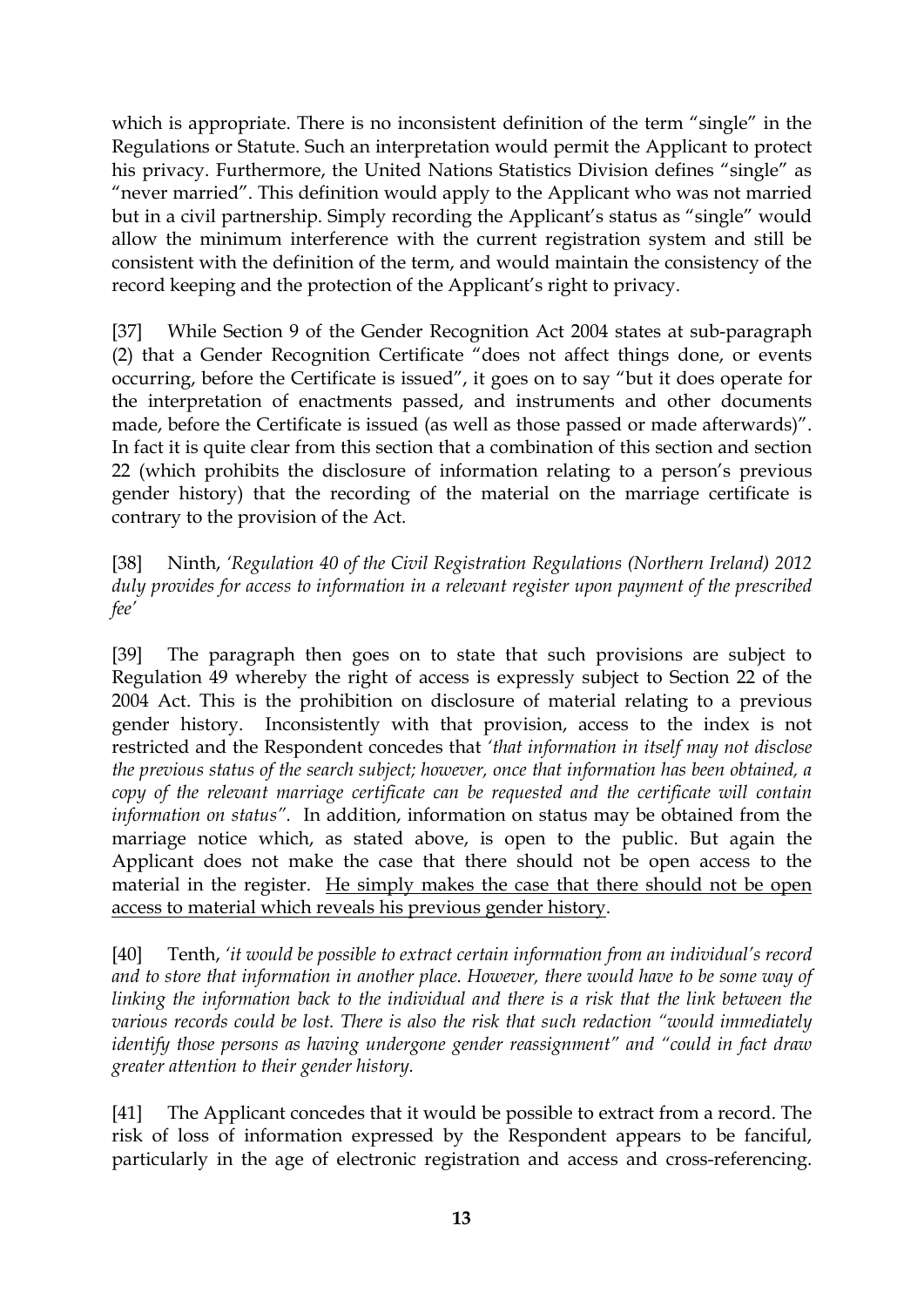Redaction does not necessarily mean gender reassignment. There are many reasons why a register for reasons of privacy could or should be redacted. In any event such redaction would be preferable to the public and obvious recording of a previous gender history. Moreover, the simple use of the term "single" would obviate all of these perceived difficulties.

## *Other Arguments*

[42] The Applicant argues that there is no question that the obligation imposed by the Respondent to record the Applicant's marital status on the public record as "civil partnership dissolved" is a breach of his right to privacy. It is therefore for the Respondent to demonstrate that such interference is necessary. The Applicant submits that this involves a balancing exercise of the public interest argued by the Respondent in its Affidavit. It is the Applicant's case that none of the public interest arguments specifically relate to the very defined and limited circumstances of the Applicant's personal information and that any perceived interest arguments in favour of the Respondent's position are surmountable and/or so minimal that they cannot outweigh the Applicant's right to privacy.

[43] The Applicant further argues that the recording of the Applicant's and his wife's marital status, not only impacts on his personal right to privacy and right to family life but it also has wider implications for his wife's privacy and right to family life and their relationship.

[44] The Applicant argues that the legislative provisions which require that the Applicant's status be recorded as 'civil partnership dissolved' are irrational and arbitrary. He further argues that those provisions are *ultra vires* the powers given under the Marriage (NI) Order 2003 in that they go beyond what is necessary and/or required by the statute. The detailed reasons underpinning these arguments are set out in the Applicant's response to the Respondent's arguments in favour of the provisions which are set out above.

[45] The Applicant argues that the Respondent failed to take into account a relevant consideration, namely the provisions of sections 9 and 22 of the Gender Recognition Act 2004. Those provisions provide that material relating to a person's previous gender history should not be disclosed

[46] The Applicant contends that it is possible to interpret the existing provisions in a convention compliant way by simply recording the Applicant's status as "single". The refusal of the Respondent to permit such recording is inconsistent with a convention compliant approach. Indeed such an interpretation is consistent with the definition of "single" as defined by UNSAD. Moreover it is not consistent with the definition of "single" as defined by UNSAD. Moreover it is not inconsistent or contrary to any other statutory definition of the term. The UNSAD definition of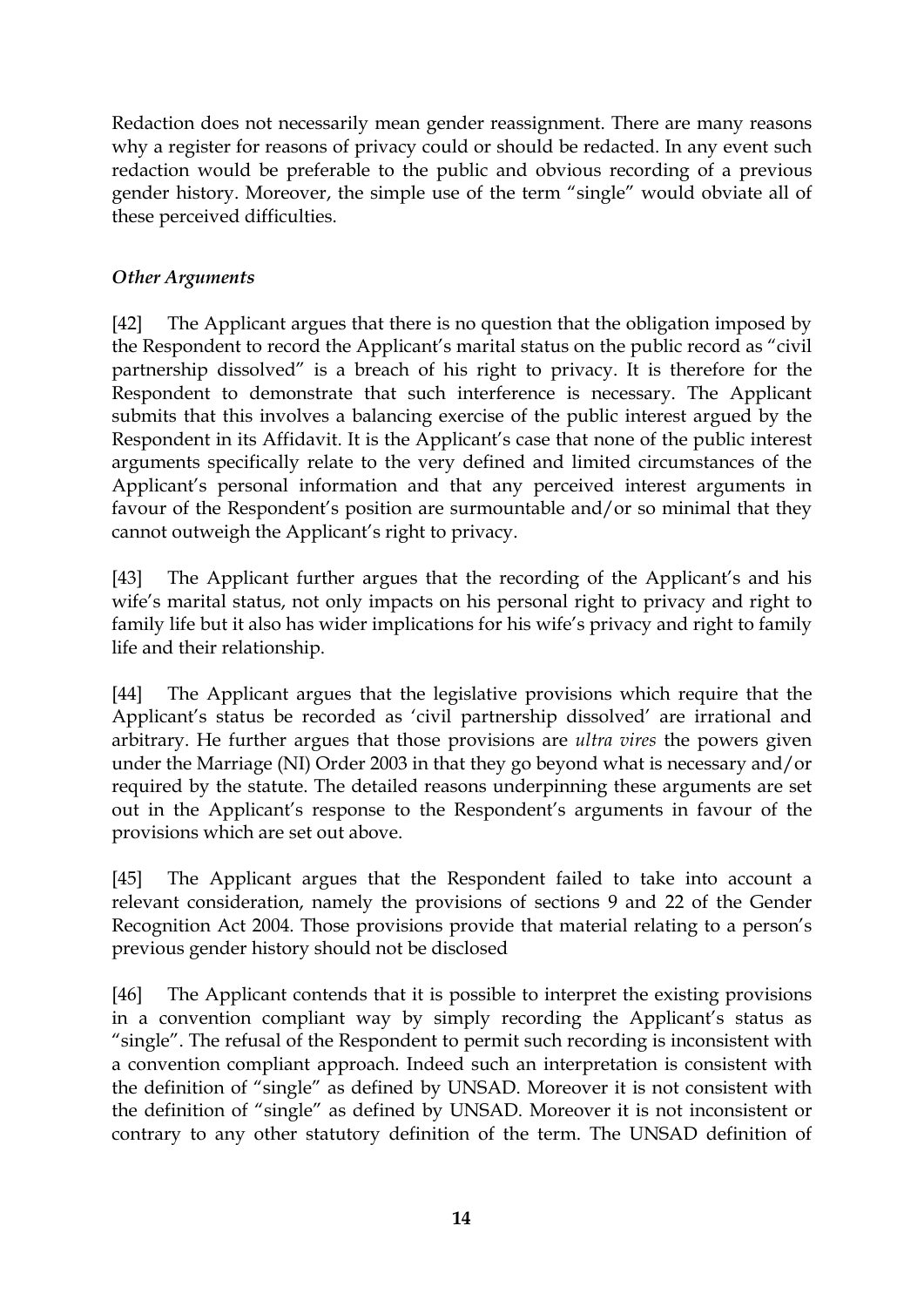"single" as "never married" can be used in Northern Ireland in this context until at least such time as marriage between persons of the same sex is permitted.

## *Applicant's response to the Attorney General's submissions*

[47] Whilst it is accepted that there is a public interest in accurately recording personal information in the marriage notice, it is not accepted that such information needs to be recorded in such a manner that it is generally available to the public.

[48] It is further accepted that marriage is a public ceremony and that there should be no expectation of privacy when entering into it. However, it is submitted that this does not require the public recording and dissemination of all the information given preliminary to the marriage.

[49] The Attorney General states that any interference is in accordance with the law. No issue is taken with this on behalf of the Applicant provided that the regulations are lawful and not *ultra vires*, irrational or made without taking into account a material consideration. The argument then turns circle. In any event, whether it is in accordance with the law or not, it is not necessary which is also a limb of the test.

[50] The case law on privacy supports a greater approach to the protection of privacy. To suggest that the Applicant's gender history is not private and not deserving of protection runs completely counter to the provisions of the Gender Recognition Act 2004 and the development of privacy case law.

### *Respondent's Arguments*

[51] The Respondent argues that the recording of the Applicant's previous marital status does not constitute an interference with his article 8 rights. In the alternative the Respondent argues that, should the court find that there has been such an interference, any such interference is in accordance with the law, pursues a legitimate aim and is proportionate. Finally the Respondent denies that the impugned provisions are arbitrary, irrational or ultra vires or that they are inconsistent with the Gender Recognition Act 2004.

### *There has been no interference with the Applicant's article 8 rights*

[52] The Respondent argues that the information recorded does not, of itself, reveal the Applicant's gender history. It submits that, in order to make any conclusion about the Applicant's gender history an elaborate process of deduction would need to be undertaken. The Respondent contends that the significance of the impugned entries on the marriage certificate could only be understood by a person well versed in the law and in particular the intricacies surrounding gender recognition law, civil partnership law and marriage law. Further, the Respondent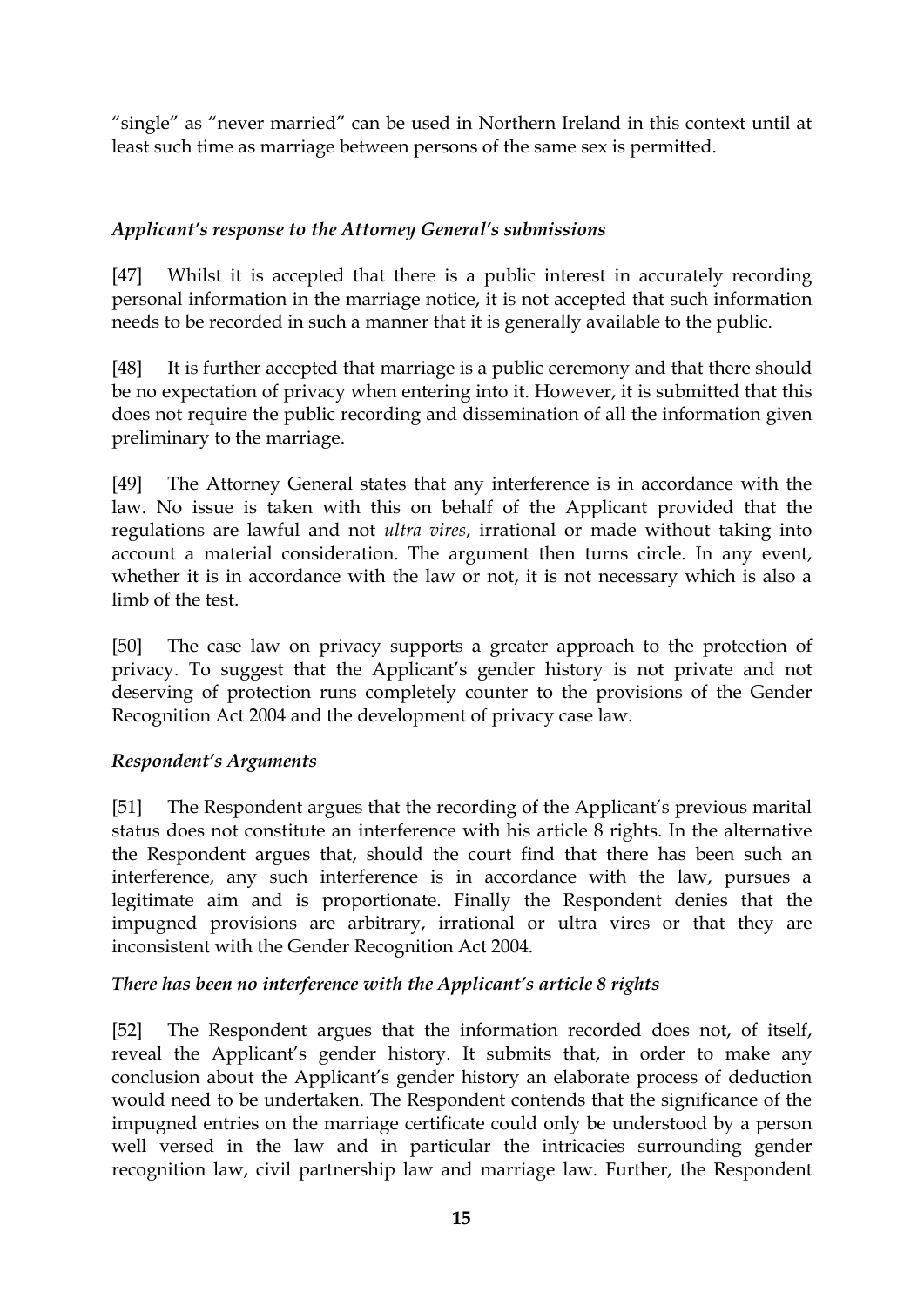submits that, at the outcome of the process of deduction the informed person would have to take a further deductive leap to establish that the parties, because of the shared name, were in a civil partnership with each other prior to marriage and did not simply coincidentally share a common name. Finally, having concluded that the parties had been in a civil partnership with one another, it would be impossible without more for a person examining the document to know which partner had a previous gender history. In conclusion the Respondent submits that the height of the inference that could be reached at the end of this process would be that one or other of the partners had a previous gender. Therefore, it is the Respondent's case that the right to privacy of an individual could not be interfered with through this process.

[53] The Respondent further argues that, even if the Court finds that the information recorded does reveal the Applicant's previous gender history, the recording of the Applicant's previous marital status does not constitute an interference with his article 8 rights in any event. This argument is advanced on the basis that the legal significance of the public nature of the civil partnership process means that the Applicant will be unable to establish that the Article 8 right to privacy has been subject to any interference. The various authorities cited by the Respondent to support this proposition are discussed below. In sum, the Respondent contends that the Applicant who willingly engaged in a public ceremony of marriage following upon a public ceremony of civil partnership could have no reasonable expectation of privacy in respect of the registration of it. It further submits that the accurate registration of the accurate empirical facts of a public event for a statutory purpose cannot constitute an interference with article 8.

### *Any interference is in accordance with the law, pursues a legitimate aim and is proportionate*

#### *(i) in accordance with the law*

[54] The Respondent submits that the impugned recording of the relevant information is wholly in accordance with the law and is indeed required by the law. It notes that the Applicant accepts that '*Strictly… there is a legislative obligation to provide details of marital status upon [the marriage certificate]'.*

[55] The Respondent argues that the Regulations do not go beyond the power of the 2003 Order and in fact properly compliment it, as was clearly the intention of the legislature. The Respondent draws on the following sections of the legislation to exemplify this claim: the definitions of 'prescribed' and 'regulations' at article 2 of the Order, the proposed prescription of forms by regulation at articles 3(3), the keeping of a record of prescribed particulars at article 4(1), the prescription of regulations covering searches at article 35 and 36, and the preamble to the Regulations referencing in each case the relevant articles of the Order.

[56] The Respondent further argues that the relationship between the Gender Recognition Act and the Regulations is also clear. It points out that while section 22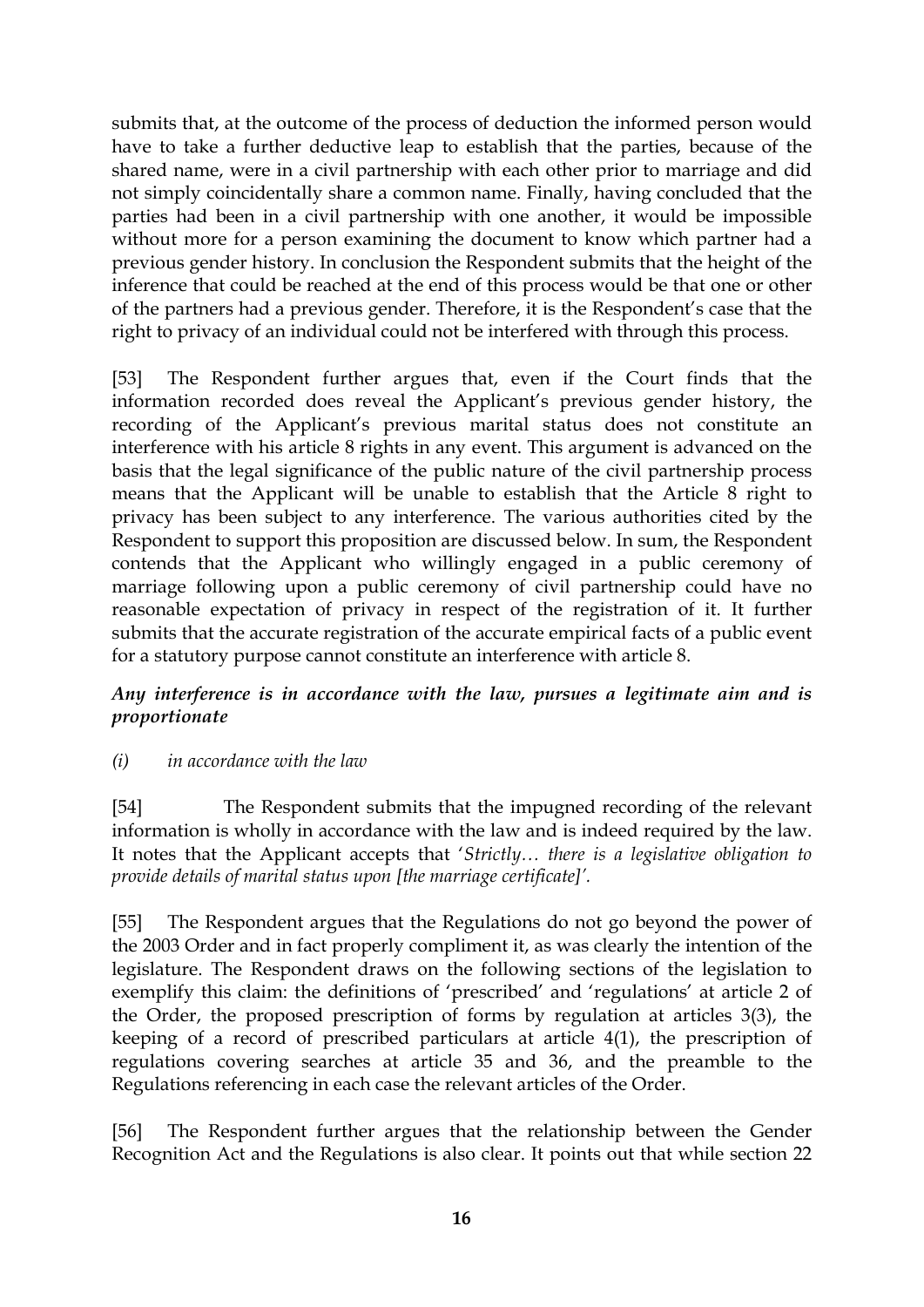of the GRA prohibits the disclosure of certain information, there is a saver at section 22(4)(j) which states that *'it is not an offence under this section to disclose protected information relating to a person if - … the disclosure is in accordance with any provision of, or made by virtue of, an enactment other than this section'.* In this regard the Respondent concludes that the GRA clearly envisages and accepts that the disclosure of protected information relating to a person will be acceptable if disclosed further to the provisions of, or made by virtue of, any other enactment. There is therefore no tension between the terms of the Act and the terms of the Order.

### (ii) *Legitimate aim and proportionality*

[57] The Respondent relies on the following assertions in Laura McPolin's affidavit evidence to substantiate its claim that the impugned provisions pursue a legitimate aim and are proportionate:

- "(a) The Department considers that it is right that the parties to a proposed marriage should, at the outset, be required to declare their status. The marriage notice is intended to assist the registrar in determining whether there are any legal impediments to the marriage and the Department believes the inclusion of status in the solemn declaration will help to concentrate minds and ensure compliance with the legal requirements in respect of the marriage.
- (b) The Registrar must place on public display a notice which sets out the names of the parties to intended marriages and the date on which the marriage will take place. Article 4(5) of the 2003 Order states that any person who claims that he may have reason to object to an intended marriage may inspect any entry relating to the marriage in the marriage notice book without charge. The Department considers that the public display and the open access requirements are vitally important and that they can help to identify possible legal impediments (e.g. an existing marriage).
- (c) The marriage certificate is a certified copy of the entry into the marriage register… The Department believes that the recording of the status in the register provides a convenient and readily accessible form of confirmation that, prior to the marriage, the required checks have been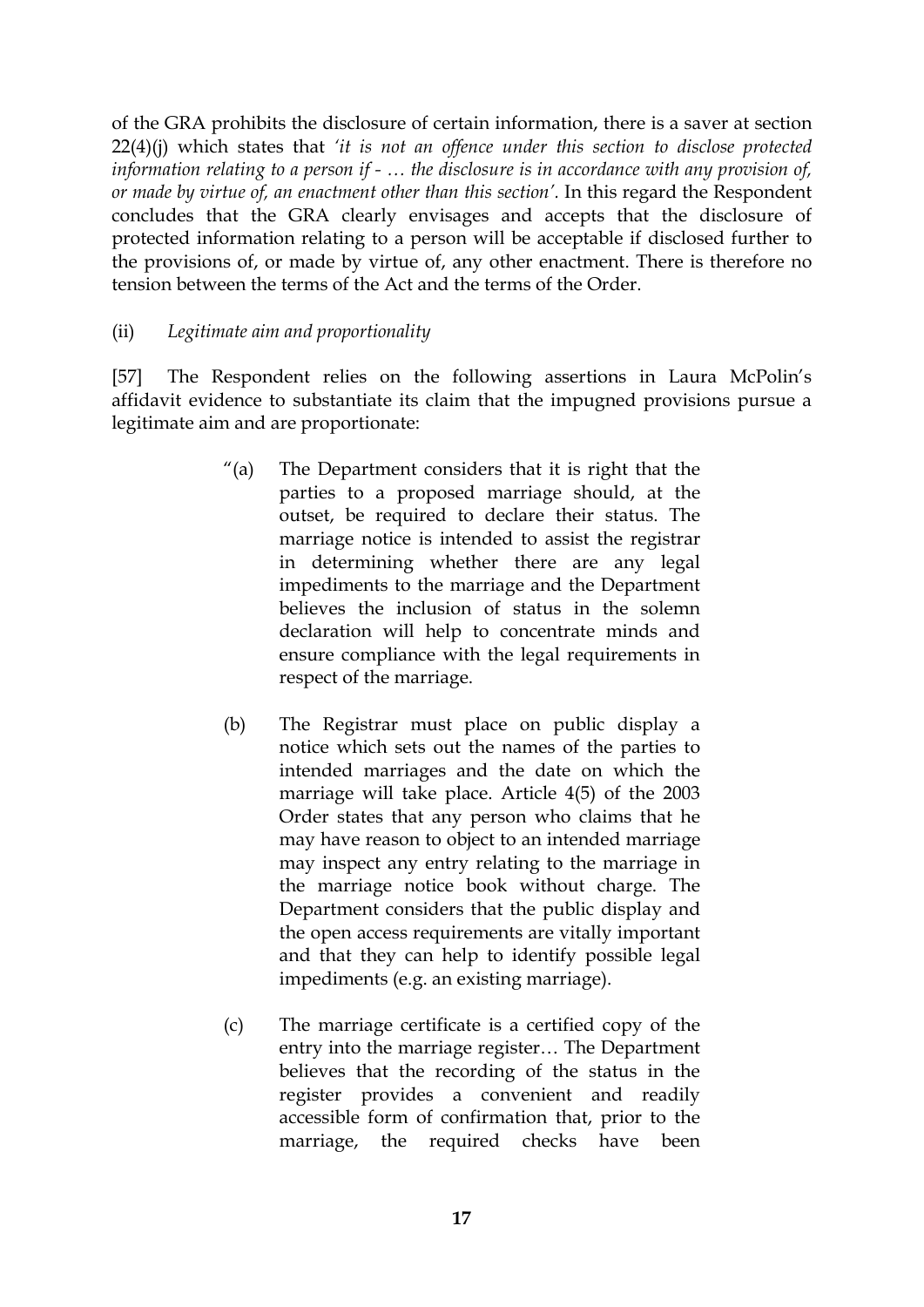undertaken to ensure that the parties were free to enter into the marriage.

- (d) The more information that is held in official records with regard to an individual the less likely is that that individual will be misidentified and the easier it is to prevent identity fraud or the creation of a new identity for ulterior motives. Accurate identification is essential to ensure that benefits or entitlements are appropriately conferred. The information which is held in the GRO records can be cross-referred to the information which is held by other bodies and organisations. It is more likely that you will be able to identify the right individual if you can track that individual's personal history and identify any previous names. Most often searches will start with the birth records, but a search of the marriage records can establish whether a person has married or remarried and acquired a new name or indeed whether an individual's parent re-married and, in so doing, introduced a new name. The Historic Enquiries Team used the GRO records to identify persons who were relevant to its investigators. The Department believes that the accurate recording of detailed information, including information in relation to status, helped with that process.
- (e) The recording of status can assist people who are trying to trace their birth families. Adoptees are entitled to receive a copy of their original birth certificate when they reach the age of 18 and adoption organisations can search the GRO records to assist with the identification of the birth parents or siblings. A mother may have married on a number of occasions and may have had other children, who would be the adoptee's half siblings. Having a record of a parent's marital status can help the researcher to determine whether the search should be expanded to include second, or even third, families. The tracing process may, on occasion, be prompted by a need to establish the medical history of the birth family. The Department believes that, if the status heading were to be removed from the marriage register, it would be much more difficult to build up an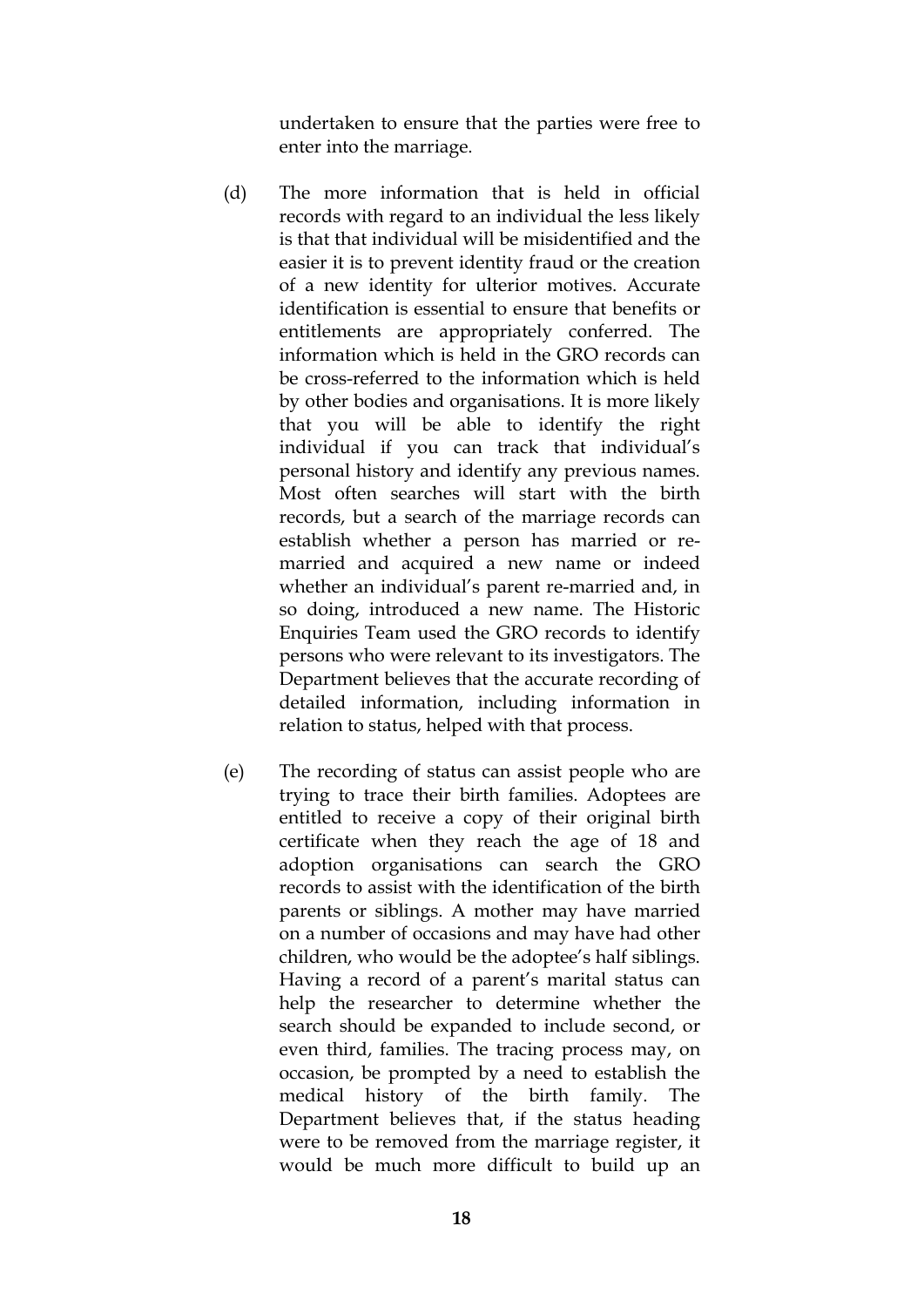accurate and complete picture of a birth family. The legislature has allowed for the tracing of a birth family and the Department considers that a reliable and readily accessible registration record can assist the process.

- (f) The recording of status can also assist in the tracing of persons for inheritance or genealogical purposes. The Department believes that it is right that, if a person dies intestate, every effort should be made to ensure that the estate is appropriately distributed. The use of registration records for that purpose, including records relating to status, is well established and the Department believes that the balance lies in favour of the current approach to registration.
- (g) The marriage registration system is intended to record events which have important legal consequences for the parties to the marriage, third parties and the State. It also provides a reliable source of statistics for research into legal, social or demographic problems. In the UK the information which is collected on the registration of marriages, deaths and stillbirths is still used in the production of national statistics, as well as in medical and social research. Statistics on births and deaths are essential in documenting the changes which have occurred in national and local populations. They feed directly into mid-year population estimates and projections that are used directly by central and local Government for planning services and allocating resources. The information on status can also be used to determine the allocation of resources. For example, with regard to the provision of housing, the State will have to determine the number of households for which it must provide. If a couple divorce or end a civil partnership, it is likely that they will form two new households. By tracking the status of couples the State can estimate the likely demand on housing. The Department believes that it is right to record an individual's status, through time as that record might be required for a range of official purposes (e.g. state pension entitlement) or even to allow him or her, or indeed his or her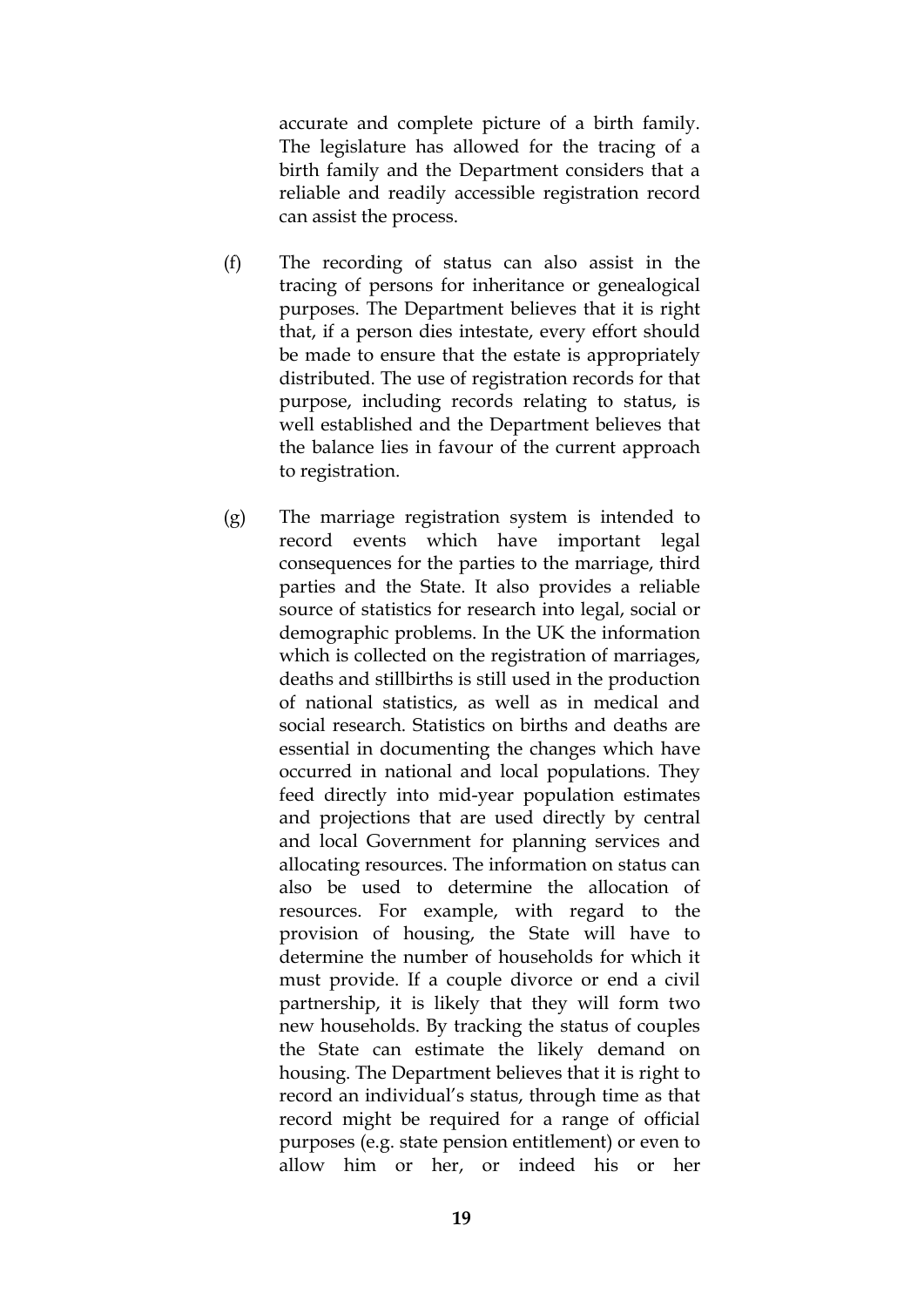spouse/partner, to provide evidence of acquired rights (e.g. if a couple were in a civil partnership and a marriage, but then divorced, one or other party may wish to argue that the partnership should be taken into account for the purpose of determining the level of financial provision).

- (h) In this instance, it would have been inappropriate to record the Applicant's status as "single" on either their marriage notice or the marriage schedule because the issuing of an interim gender recognition certificate rendered the Applicant's civil partnership voidable, rather than void. Moreover, in registration terms the word "single" is used to describe a person who has never married or entered into a civil partnership. The Department believes that it would be inappropriate to interpret the word "single" as 'not currently married or in a civil partnership', as that would have a detrimental impact on statistical comparisons (i.e. that you would not be comparing like with like). In this regard it is worth noting that section 9 of the Gender Recognition Act 2004… shows that the issuing of a full gender recognition certificate does not "wipe the slate clean" in terms of things done or events occurring prior to the issuing of the certificate.
- (i) The United Nations Statistics Division ("UNSD") is the primary agency responsible, at an international level, for collecting official statistics on family formation. In accordance with its mandate, the UNSD provides official statistics on marriage, divorce and population by marital status to other international agencies and organisations. Data on marriage and divorce are also made available to Member States, for international comparisons, as well as to scholars and academics, non-governmental organisations and the public at large. Data is collected from the national statistical offices of over 200 countries and areas on an annual basis through the Demographic Yearbook data collection system. The UNSD calculates selected indicators and rates, such as the crude marriage and divorce rates or mean age at marriage, and disseminates these indicators along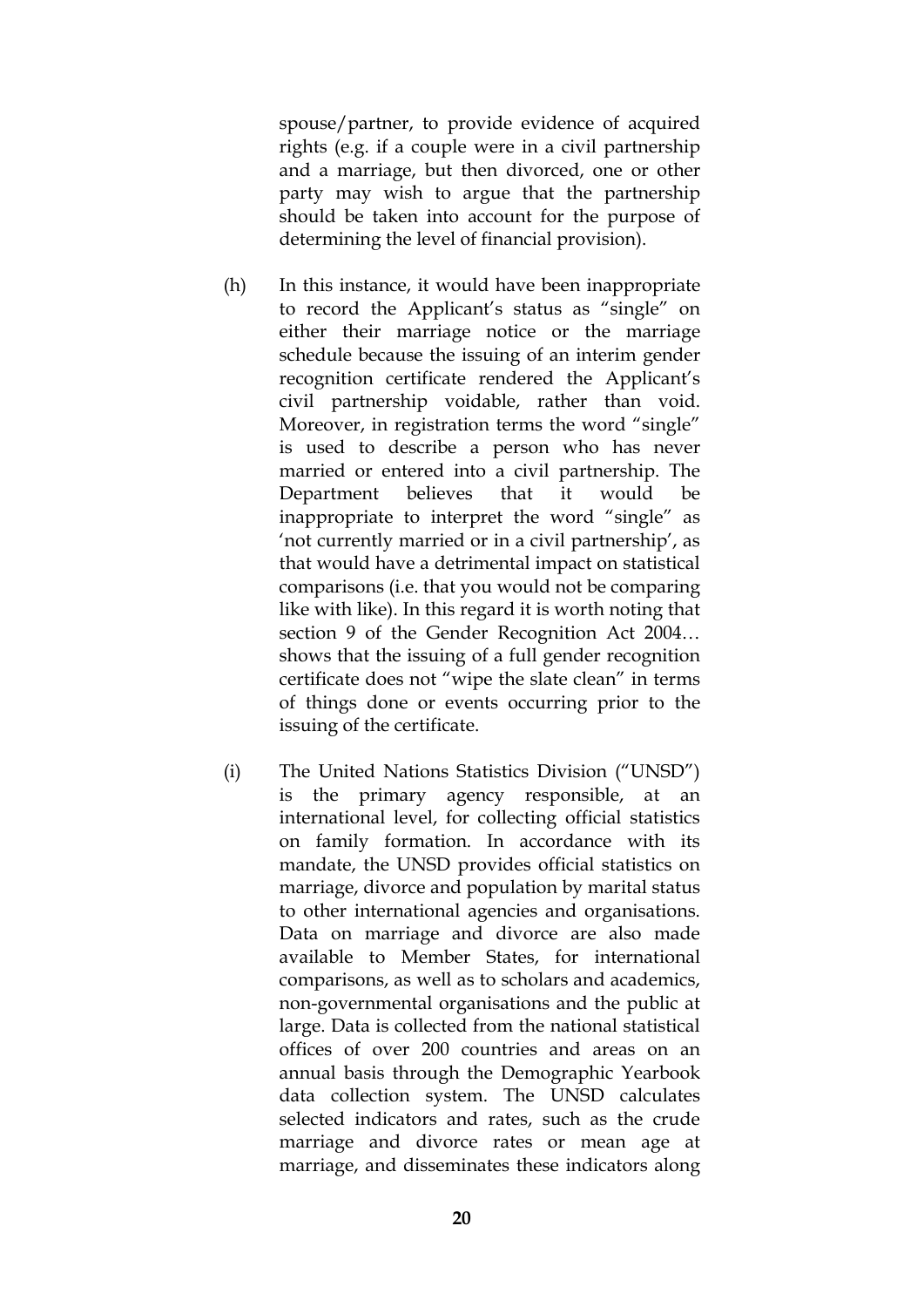with official country data on marriage, divorce, annulment, etc. through the Demographic Yearbook. The Department believes that the recording of information on status is in keeping with the approach in other jurisdictions and this is reflected in the fact that the UNSD has produced a guide for national governments with regard to establishing and maintaining reliable civil registration systems for events throughout the lifetime of individuals.

- (j) In England and Wales the GRA 2004 has been amended to allow a party to a marriage or civil partnership to remain in that relationship after a full gender recognition certificate has been issued, if the other party is content for him or her to do so. However, in Northern Ireland, the 2004 Act is as originally enacted and a full gender recognition certificate will only issue if the Applicant has annulled his or her marriage or civil partnership. The Applicant has acquired a new gender and, in the process, has had to annul a civil partnership. As stated above, it would be inappropriate for the marriage certificate to record his status as "single" at the point of his subsequent marriage because, in registration terms, "single" means never having married or entered into a civil partnership. The UNSD's guide provides technical guidance on standards, concepts, definitions and classifications for civil registration and vital statistics. It defines "single" as "never married" and accordingly the Department believes that its approach with regard to the use of that term is in accordance with international standards.
- (k) When developing policy or procedures, the Department must take account of a range of rights and interests. The Department believes that, overall, the balance lies in favour of open access to public records because such access can help to secure democratic accountability and enhance the level of public confidence/trust. It may also prevent the commissioning of crimes (e.g. bigamy), and thereby protect an important social institution, or help to maintain the integrity of the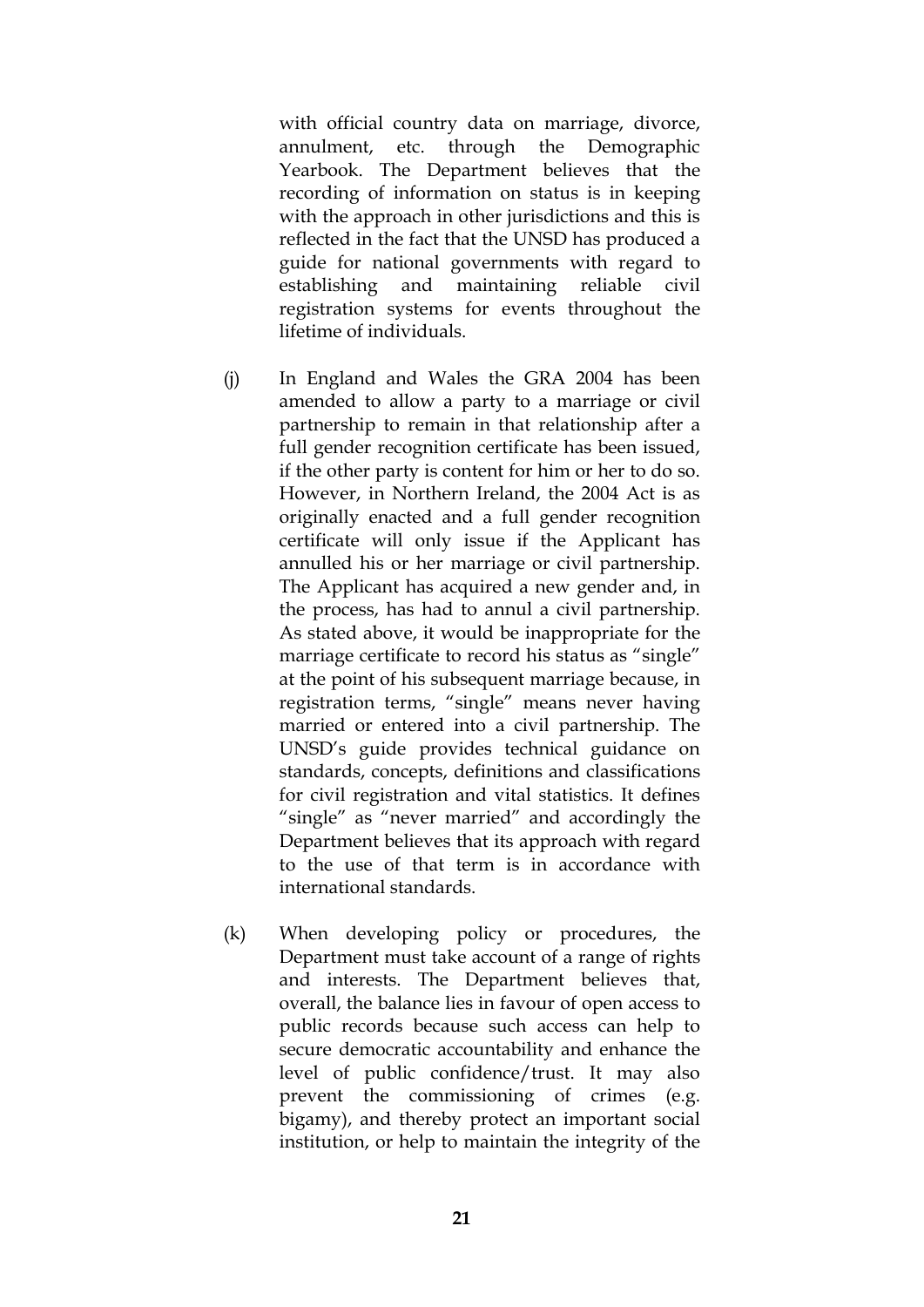records by allowing for the identification and correction of errors.

(l) In theory, it would be possible to extract certain information from an individual's record and to store that information in another place. However, there would have to be some way of linking the information back to the individual and there is a risk that the link between the various records could be lost. Moreover, if the information is only removed from the records of persons who have undergone gender reassignment, the lack of, or redaction of, such a record in those cases would immediately identify those persons as having undergone gender reassignment. Such redaction or omission would not only identify those individuals but could in fact draw greater attention to their gender history. It could therefore ultimately be counterproductive."

[58] The Respondent notes that the approach is in keeping with the approach in Great Britain.

[59] The Respondent summarizes the legitimate aims pursued by the impugned provisions as including:

- (a) upholding the law (identifying legal impediments to marriage)
- (b) protecting the integrity of marriage (by providing confirmation of the validity of marriages)
- (c) preventing crime (bigamy, identity fraud)
- (d) facilitating confirmation of status or identification of individuals necessary for various socio-economic purposes (benefits entitlement, inheritance purposes)
- (e) facilitating the identification of relatives (for genealogical purposes, medical purposes ((engaging article 2 issues), family purposes ((article 8 issues)) etc.)
- (f) providing a reliable source of statistics for research into legal, social or demographic problems
- (g) documenting changes in national and local populations
- (h) use for central and local government for planning services and allocating resources (including housing and pension rights)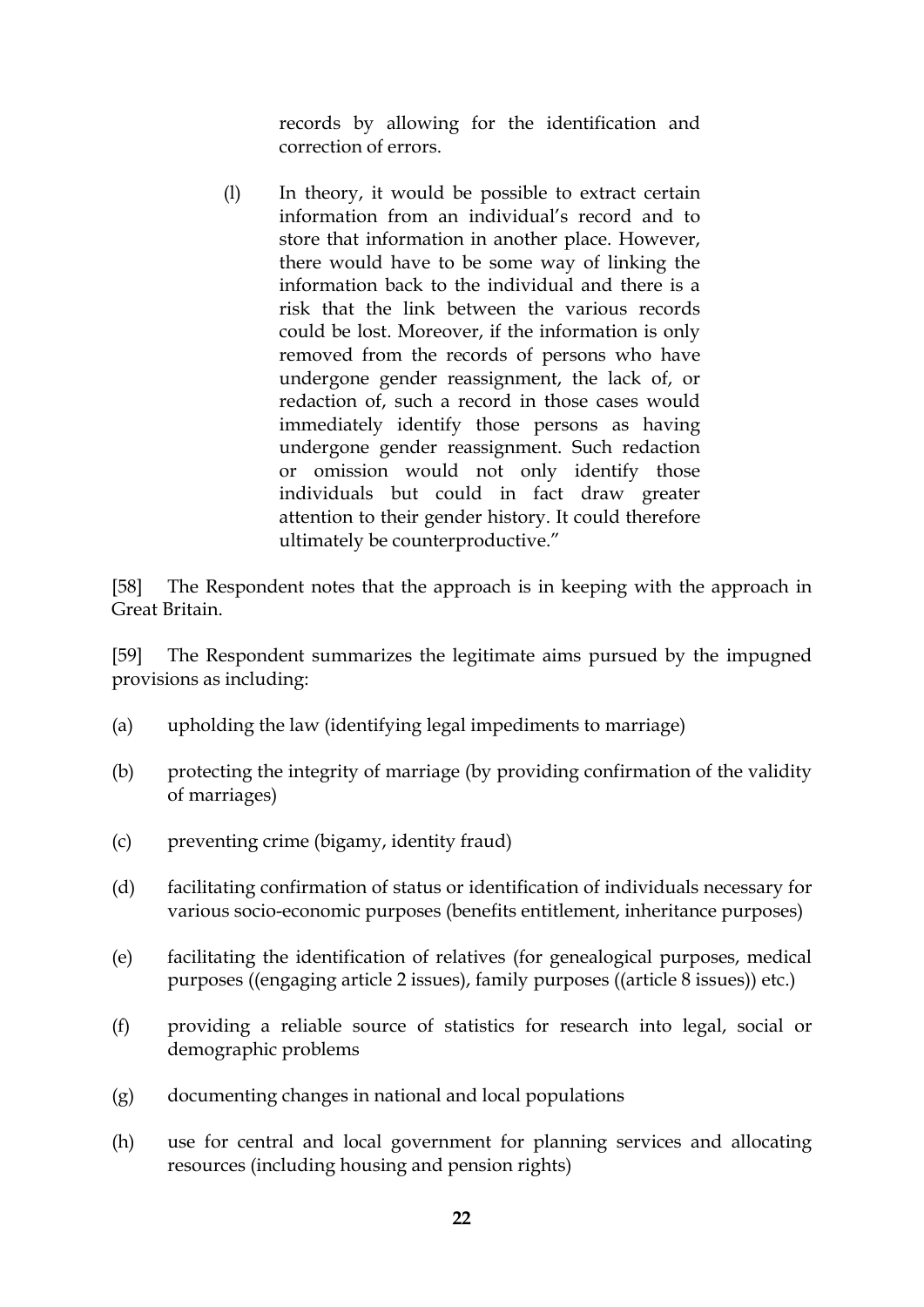[60] The Respondent additionally submits that the publication from the United Nations Statistics Division (UNSD), which recommends certain information to be recorded in relation to marriages, including previous marital status, confirms that the system generally, and the impugned provisions specifically, pursue a legitimate aim and are necessary.

[61] The Respondent notes that the Applicant accepts the Respondent's view that parties to a proposed marriage should from the outset be required to declare their status to assist *inter alia* in determining whether there are any legal impediments to the marriage. In relation to the Applicant's assertion that the recording of status in the register as a means of confirming that the required checks have been undertaken is *'unnecessary since the registrar will have made these checks and the marriage itself is confirmation of that',* the Respondent replies that *'to say that the bare fact that a thing has been done is evidence that it has been done properly and in accordance with proper procedures is a threadbare argument. Confirmation that the parties to a marriage were able to lawfully enter into that marriage is a vital prerequisite to marriage… It is therefore also important that a proper record is kept to demonstrate that the checks have been made.'* 

[62] The Respondent notes that the Applicant accepts the necessity of maintaining a public and accessible register of marriage details. The Respondent further notes the Applicant's two contentions in this regard as follows a) that his previous marital status should be recorded as "single" rather than "civil partnership dissolved" and/or b) that a system should be put in place whereby only authorised bodies could access his marital status.

[63] In relation to the first contention above, the Respondent submits that to interpret "single" as applying to someone who has not been married but has been in a civil partnership would be to wilfully ignore the status of someone in a civil partnership as no longer being single. It observes that people enter into civil partnership in order to change their status from single and notes that, in any event, there is nothing irrational about not including amongst those who are considered single, those previously subject to a civil partnership. There is nothing irrational about recording as single only those who have never been married or in a civil partnership. It submits that the only accurate way in which to record the Applicant's status was the way in which it was and is recorded. Finally it submits that recording the Applicant's status as "single" would be inaccurate, misleading and would introduce unreliability into the records system and as such is not a viable option.

[64] In relation to the second contention above, the Respondent notes that such a system would create an unnecessary risk of information loss and further that the lack of accessibility to that information in the Applicant's case would immediately flag his status as someone with a previous gender history. In response to the Applicant's submission that there may be many reasons for the redaction of such information and that such redaction would be preferable to the public and obvious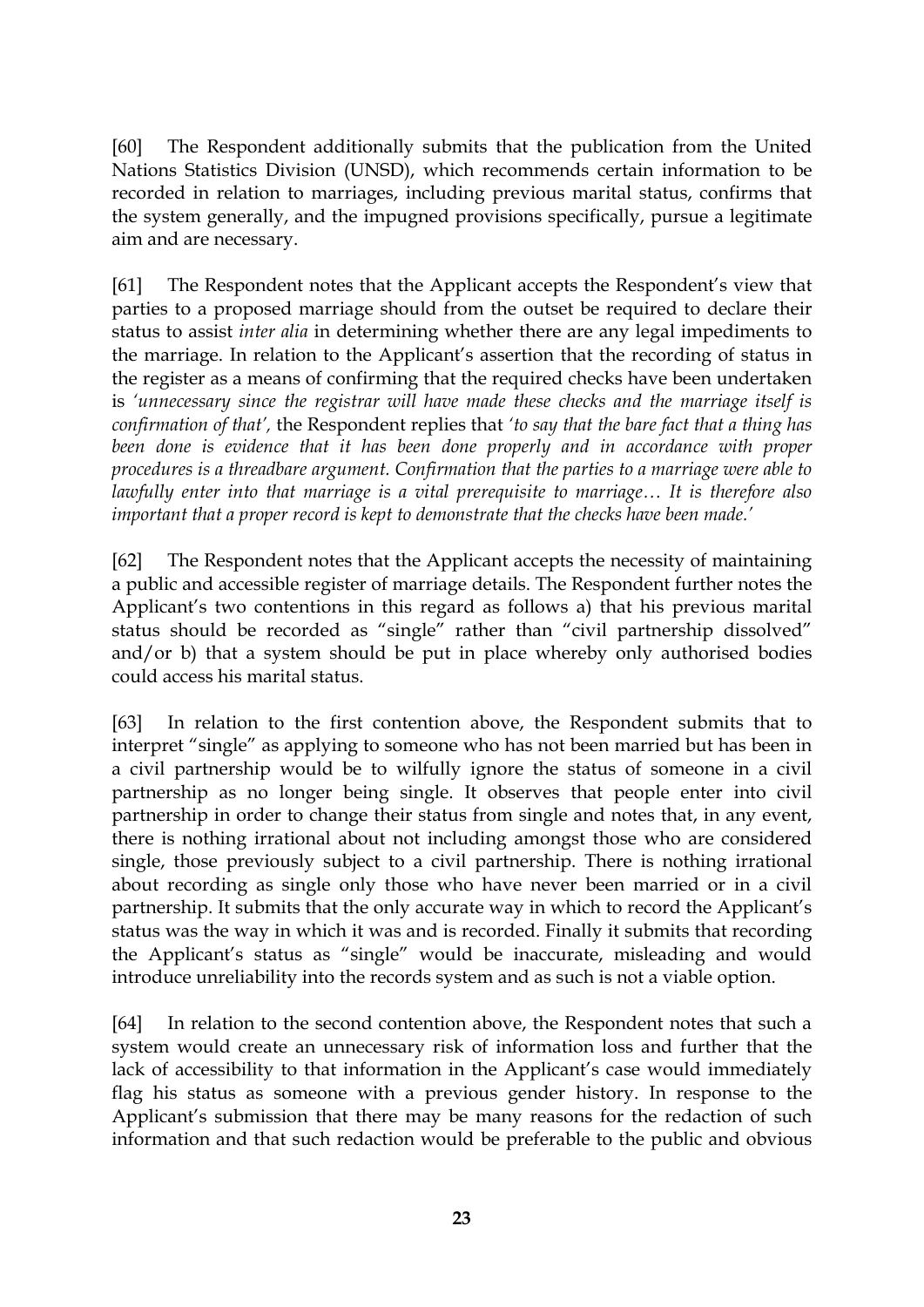recording of a previous gender history, the Respondent submits that *'there are no other reasons why the information would be redacted'.* 

[65] The Respondent thus submits that it is necessary in pursuit of the various legitimate aims identified that the impugned record be maintained and remain public and that there is no lesser interference that meets the aims pursued. Therefore, any interference with the Applicant's article 8 rights is proportionate.

[66] The Respondent, on the basis of the arguments outlined above, therefore concludes that the impugned provisions are not arbitrary, irrational or *ultra vires.*

### *Supplementary Submissions*

- [67] The Court directed further submissions on the following cases:
- (a)  $R(K)$  v The Registrar General [2015] EWHC 990 (Admin). In this case, the Claimant, a transgender woman, naturally conceived children from her marriage. She contended that the requirement to show her as the father on the birth certificate of her children was a breach of her and her children to respect for private life under Article 8 ECHR and was discrimination on the basis of her transgender characteristic under Article 14 read with Article 8.
- (b) JR38. This case considered the reasonable expectation of privacy.

# **R(JK) v The Registrar General [2015] EWHC 990 (Admin)**

### **Applicants Submission**

[68] In this case, the Claimant, a transgender woman, naturally conceived children from her marriage. She contended that the requirement to show her as the father on the birth certificate of her children was a breach of her and her children to respect for private life under Article 8 ECHR and was discrimination on the basis of her transgender characteristic under Article 14 read with Article 8.

[69] Hickinbottom J considered the registration requirements in England and Wales. He further considered the exemptions made to those requirements made by the Human Fertilisation and Embryology Act 2008:

- (a) Where a child is born as a result of assisted reproduction;
- (b) Surrogacy and;
- (c) Adoption

[70] The claimant had submitted that the schemes adopted in the above three circumstances were relevant in relation to the claimant's case as similar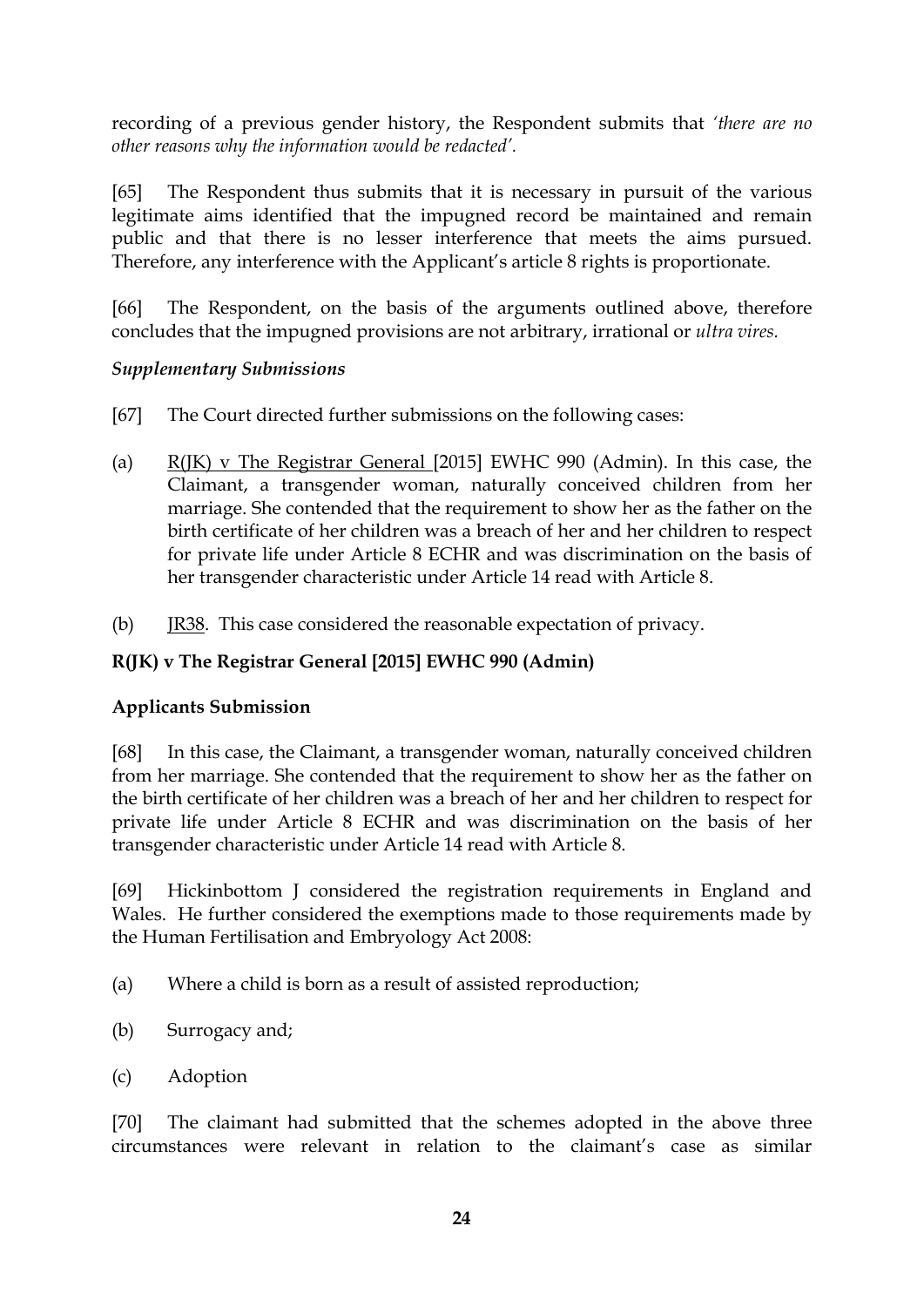considerations apply. The Claimant submitted that a similar scheme could and should be in place for transgender parents.

[71] The judge accepted that gender identity is *'an integral and important part of an*  individual's fundamental identity, and thus of that individual's private life'. He referred to various international documents which outline what the state's obligations in relation to the recognition of acquired gender are. He concluded that Article 8 was engaged.

[72] Hickinbotton J then considered whether the interference is material. He considered that the occasions on which the birth certificate will require to be disclosed are rare but that "…given the importance granted by Strasburg to the recognition of chosen gender as part of an individual's identity, for the purposes of this claim, I shall assume that the interference with article 8 rights inherent in the registration scheme as a result of the requirement that people in the position of the claimant be registered as "father" on their children's birth certificates is material".

[73] Ultimately the judge found that the *'the scheme adopted by the United Kingdom government, which requires the birth certificate of a chid biologically fathered by a person who later changes gender to female to list that person on the certificate as 'father', falls within the margin of appreciation allowed to the State in respecting the article 8 rights of the Claimant and her children; and thus to be justified under article 8(2)'*

[74] The Applicant argues that the most important consideration taken into account by Hickinbottom J was the rights and interests of third parties (notably the partner and children of the Claimant). He found that, in relation to that claimant's child, who was at the time under 18, that to show the Claimant as otherwise than the child's father *'is seriously to infringe [the child's] right to have her fundamental identity respected.'*

[75] The Applicant argues that the matter is put narrowly and in the context of how the decision might affect the rights of third parties. It is submitted that there are no such third party considerations in the instant case.

[76] The Applicant further submits that the JK judgment shows the obligation upon the state to ensure that any public documents do reflect a person's gender recognition status and that a careful consideration of any competing rights is required.

# *Respondent's Arguments*

[77] The Respondent notes that Hickinbottom J acknowledged in his judgment that in enacting the GRA, the United Kingdom enacted certain provisions within that scheme to protect the rights and interests of others. In this regard the judge noted: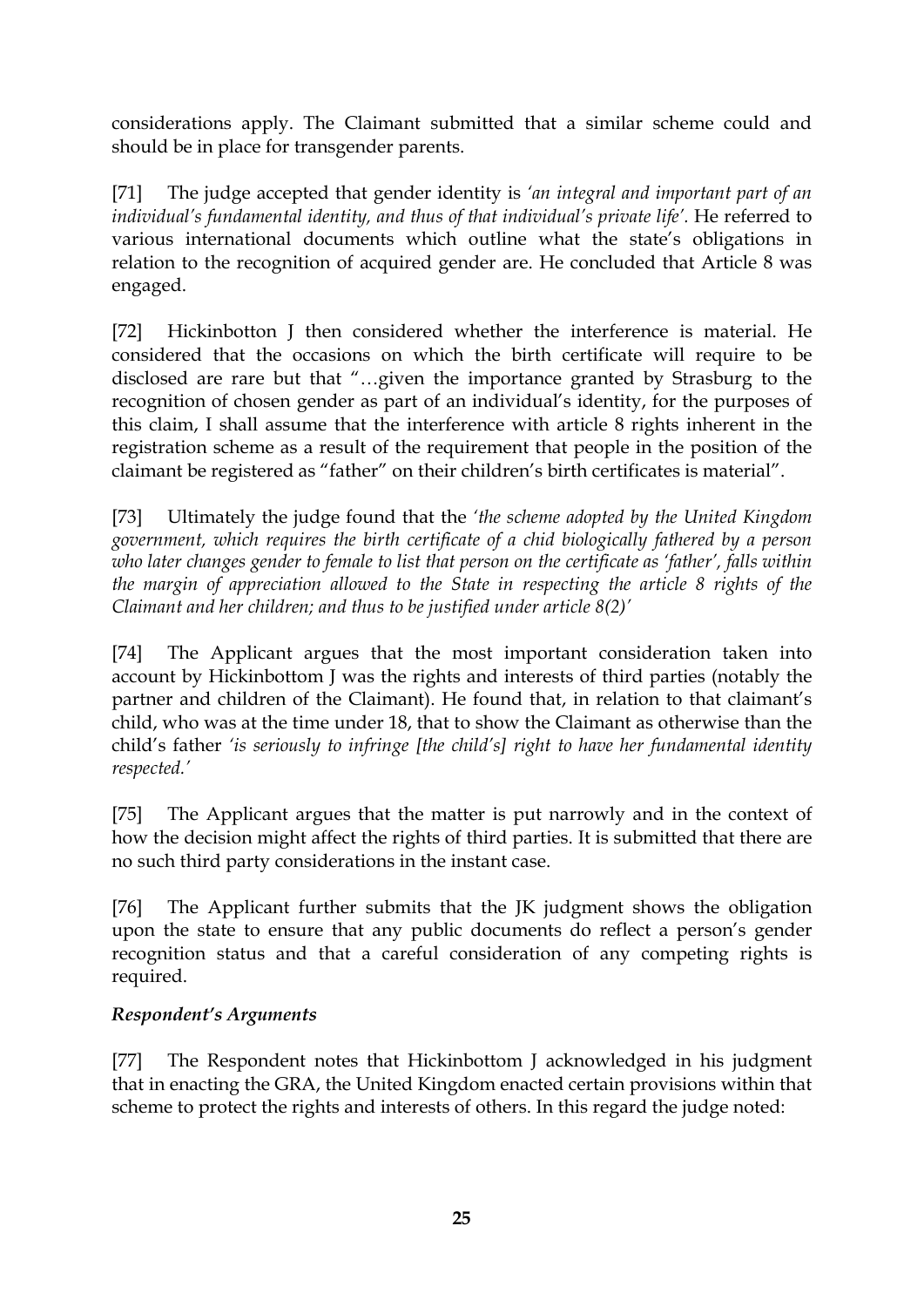*'Gender recognition is not retrospective, in the sense that, although section 9(1) provides that, after a Full GRC has been issued to a person, the person's gender "becomes for all purposes the acquired gender", section 9(2) expressly provides that that "does not affect things done, or events occurring, before the certificate is issued". To this extent, the principle that a transsexual should be able to keep private his or her gender reassignment bows to the principle that history should not be rewritten'*

[78] In relation to Hickinbottom I's assumption that the Claimant's article 8 rights were engaged, the Respondent draws a distinction between JK and the instant case. In JK the assumed interference arose because the Applicant was required to present documents which described her as the father of her two children. This presentation would obviously and unambiguously indicate that the Applicant had previously been a male. In contrast the Respondent argues that in this case the documents do not, on their face, reveal the fact that the Applicant previously had a different gender. In this regard the Respondent maintains that the registration process impugned does not constitute an interference with the Applicant's article 8 rights.

[79] The Respondent argues that the decision and reasoning in AK, i.e. that the scheme operated in that case in relation to transgendered parents, is equally applicable in this case.

# *JR38 Applicant*

[80] This case considered whether, in relation to the publication of images taken of a young person engaged in acts of pubic disorder, there was a reasonable expectation of privacy and therefore whether article 8 could be engaged.

[81] The Applicant notes that the Court adopted a 'reasonable expectation of privacy' test for the activation of article 8, however it notes that that test is an objective one and must be contextualised and that, in *JR38* it was the criminal nature of the Applicant's activities that was the deciding factor.

[82] The Applicant further argues that in the *JK* case there was no suggestion that article 8 was not engaged. It submits that it is clear from the passages in that judgment that not only is article 8 engaged but that there is a positive duty on the state to ensure that a person's gender recognition certificate also reflected in other public documents. Therefore the interaction with the public was a consideration which would not take the issue out of the sphere of Article 8. On the contrary it is in this most public sphere that the Applicant is entitled to have his dignity and autonomy respected.

### *Respondent*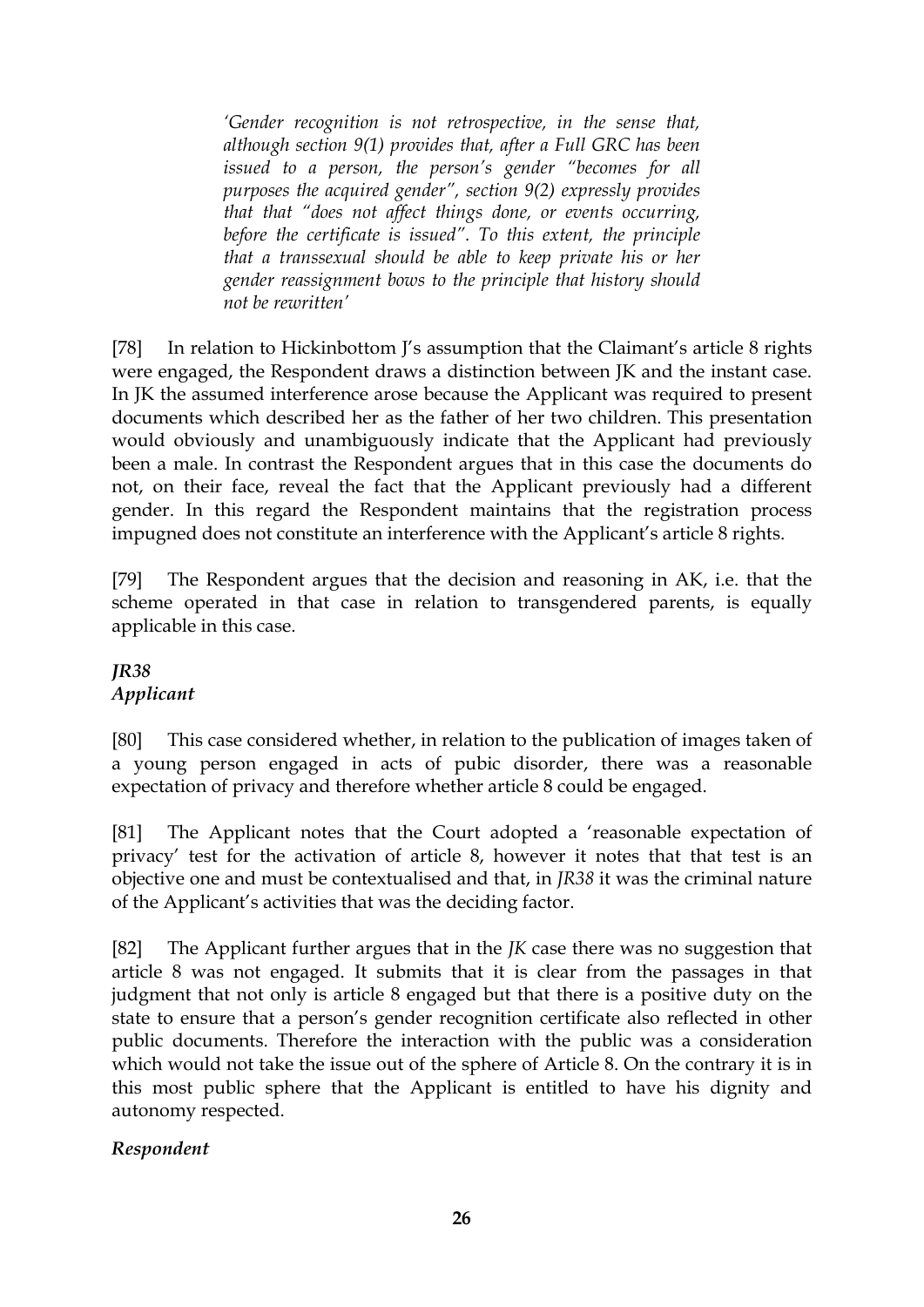[83] The Respondent notes that this Court is bound by the majority decision in JR38 which is to the effect that, in a case where Article 8 engagement is in dispute the Court must apply an objective test asking whether or not the individual in question had a reasonable expectation of privacy in all the circumstances of the case. In this regard the Respondent submits that the Applicant who willingly engaged in a public ceremony of marriage following upon a public ceremony of civil partnership could have no reasonable expectation of privacy in respect of the registration of it.

[84] The Respondent further argues that the accurate registration of the accurate empirical facts of those public events was also entirely foreseeable and could give rise to no specific expectation of privacy. The Registrar is not seeking to publicise those details or to disseminate them in any way to the world at large. The Applicant had nothing more than a reasonable expectation that a publicly accessible record would be created and in the Respondent's submission, consistent with *JR38*, such an expectation cannot engage Article 8 rights.

### **Discussion**

### *Has there been a breach of article 8?*

[85] The Applicant complains about the public recording of his 'status', meaning his formal relationship status immediately before his marriage, on marriage registration records. His status, and that of his wife's is recorded as 'civil partnership dissolved'. Civil partnerships may only take place between same sex couples. Marriages may only take place between couples with opposite sexes. Therefore, the recording of 'civil partnership dissolved' on both partners marriage record, coupled with the fact that both parties shared the same unusual surname before the marriage tend to suggest, it is argued, that one or other of the parties to the marriage has a previous gender history.

### [86] In Wood v Commissioner of Police for the Metropolis [2009] EWCA Civ 414 Laws LJ said:

"19. … the content of the phrase "private and family life" is very broad indeed. Looking only at the words of the Article, one might have supposed that the essence of the right was the protection of close personal relationships. While that remains a core instance, and perhaps the paradigm case of the right, the jurisprudence has accepted many other facets; so many that any attempt to encapsulate the right's scope in a single idea can only be undertaken at a level of considerable abstraction. But it is an endeavour worth pursuing, since we need if possible to be armed at least with a sense of direction when it comes to disputed cases at the margin.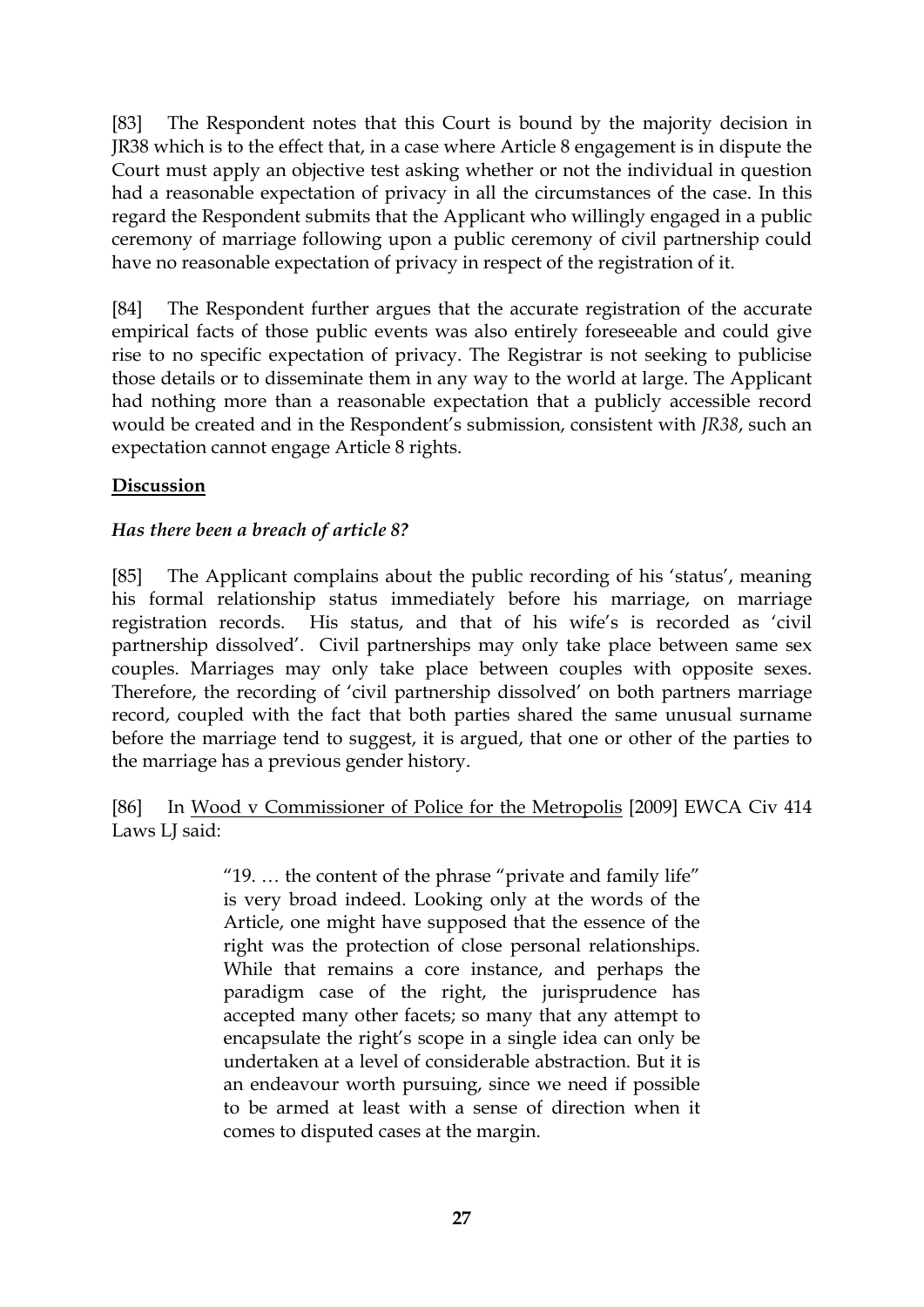20. The phase "physical and psychological integrity" of a person (Von Hannover para 50, Marper para 66) is with respect helpful. So is the person's "physical and social identity" (Marper paragraph 66 and other references there given). These expressions reflect what seems to me to be the central value protected by the right. I would describe it as the personal autonomy of every individual. I claim no originality for this description. In Murray v Big Pictures (UK) Ltd [2008] EWCA Civ 446 Sir Anthony Clarke MR, giving the judgment of the court, referred at paragraph 31 to Lord Hoffman's emphasis, at paragraph 51 of Campbell v MGN Ltd [2004] 2 AC 457, upon the fact that "the law now focusses upon the protection of human autonomy and dignity – 'the right to control the dissemination of information about one's private life and the right to the esteem and respect of other people'".

21. The notion of the personal autonomy of every individual matches with the presumption of liberty enjoyed in a free polity: a presumption which consists in the principle that every interference with the freedom of the individual stands in need of objective justification. Applied to the myriad instances recognised in the Article 8 jurisprudence, this presumption means that, subject to the qualifications I shall shortly describe, an individual's personal autonomy makes him – should make him – master of all those facts about his own identity, such as his name, health, sexuality, ethnicity, his own image… and also of the "zone of interaction"… between himself and others. He is the presumed owner of these aspects of his own self; his control of them can only be loosened, abrogated, if the State shows an objective justification for doing so.

22. This cluster of values, summarised as the personal autonomy of every individual and taking concrete form as a presumption against interference with the individual's liberty, is a defining characteristic of a free society. We therefore need to preserve it even in little cases. At the same time it is important that this core right protected by Article 8, however protean, should not be read so widely that its claims become unreal and unreasonable. For this purpose I think there are three safeguards, or qualifications. First, the alleged threat or assault to the individual's personal autonomy must (if Article 8 is to be engaged) attain "a certain level of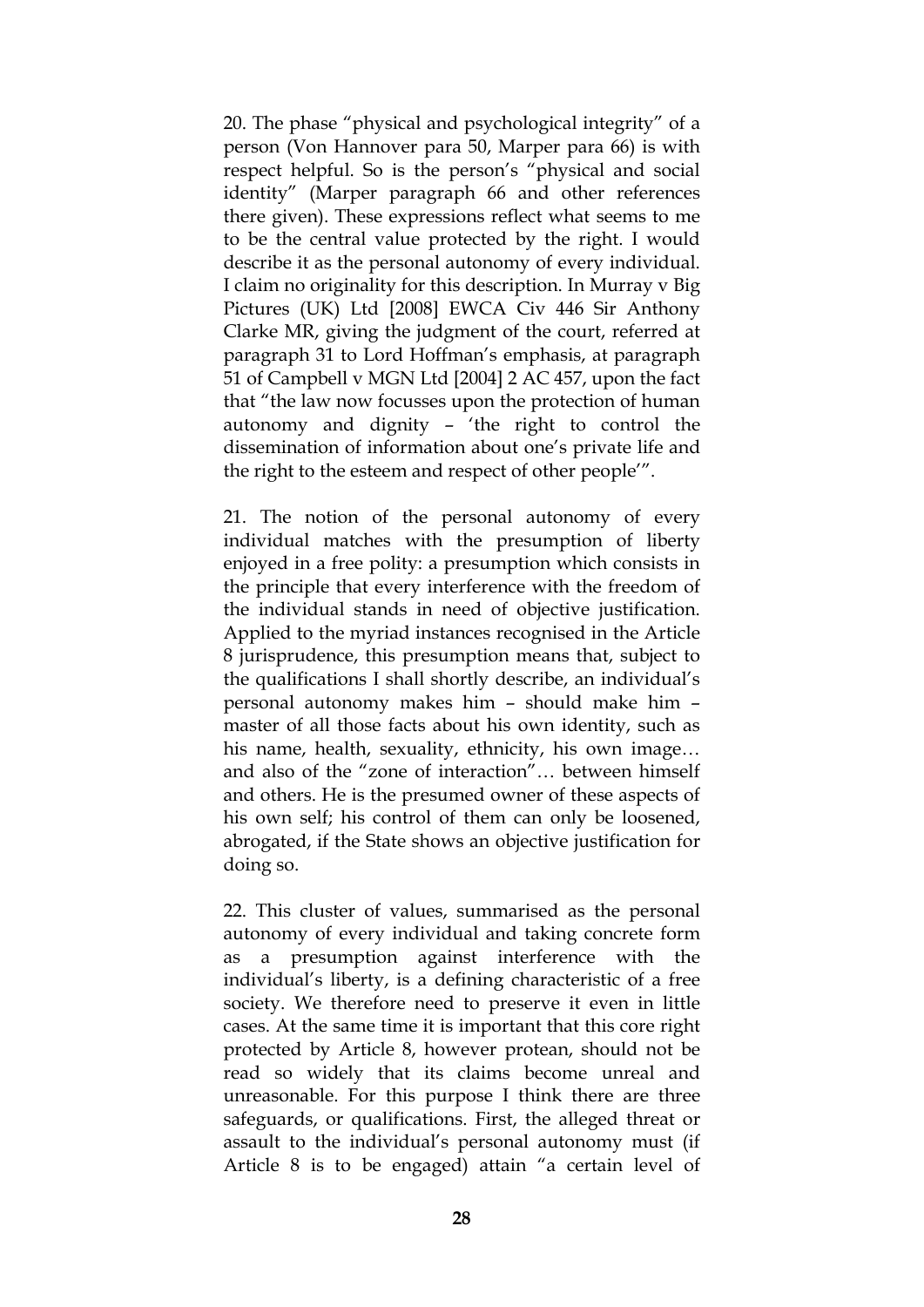seriousness". Secondly, the touchstone for Article 8(1)'s engagement is whether the claimant enjoys on the facts "a reasonable expectation of privacy"... Absent such an expectation, there is no relevant interference with personal autonomy. Thirdly, the breadth of Article 8(1) may in many instances be greatly curtailed by the scope of the justifications available to the State pursuant to Article 8(2)."

[87] This exposition by Laws LJ conveniently encompasses the issues at stake in the instant case. There can be no doubt that the potential revelation of the Applicant's previous gender identity engages *'the right to control the dissemination of information about one's private life'*, or that the Applicant is entitled to be master of that fact about himself. There can be no doubt that his control of that aspect of himself *'can only be loosened, abrogated, if the State shows an objective justification for doing so'.* 

[88] However, in order to be entitled to a remedy for a breach of article 8 the facts of the case must meet the three identified safeguards or qualifications.

### *Sufficient level of seriousness*

[89] The question of whether the threat to the Applicant's control over the dissemination of his personal information reaches the requisite level of seriousness is fact sensitive.

### *Facts tending to lessen the level of seriousness*

[90] While the record is a public record, it is likely to be required only rarely, and then primarily for formal, administrative purposes in which it will most likely be used as a formal proof of the marriage and the details of the parties' status at the marriage date are unlikely to occupy the administrator's attention.

[91] The information is not conclusive proof of a previous gender history, it only tends to reveal such a history. That is, the third party looking at the record would have to understand that civil partnerships are only available to same sex couples. Having so understood that third party would have two possible interpretations available to them. First that both the parties were in same sex relationships with different parties prior to their marriage to one another (that is, the Applicant was in a civil partnership with another male and that his wife was in a civil partnership with another female). Second, and probably more likely given that they shared the same unusual surname at the date of their marriage, that one or other of the parties to the marriage had a previous gender history. If they did arrive at the second conclusion they could only confirm which member of the couple had a previous gender history by reference to some other source.

### *Factors tending to increase the level of seriousness*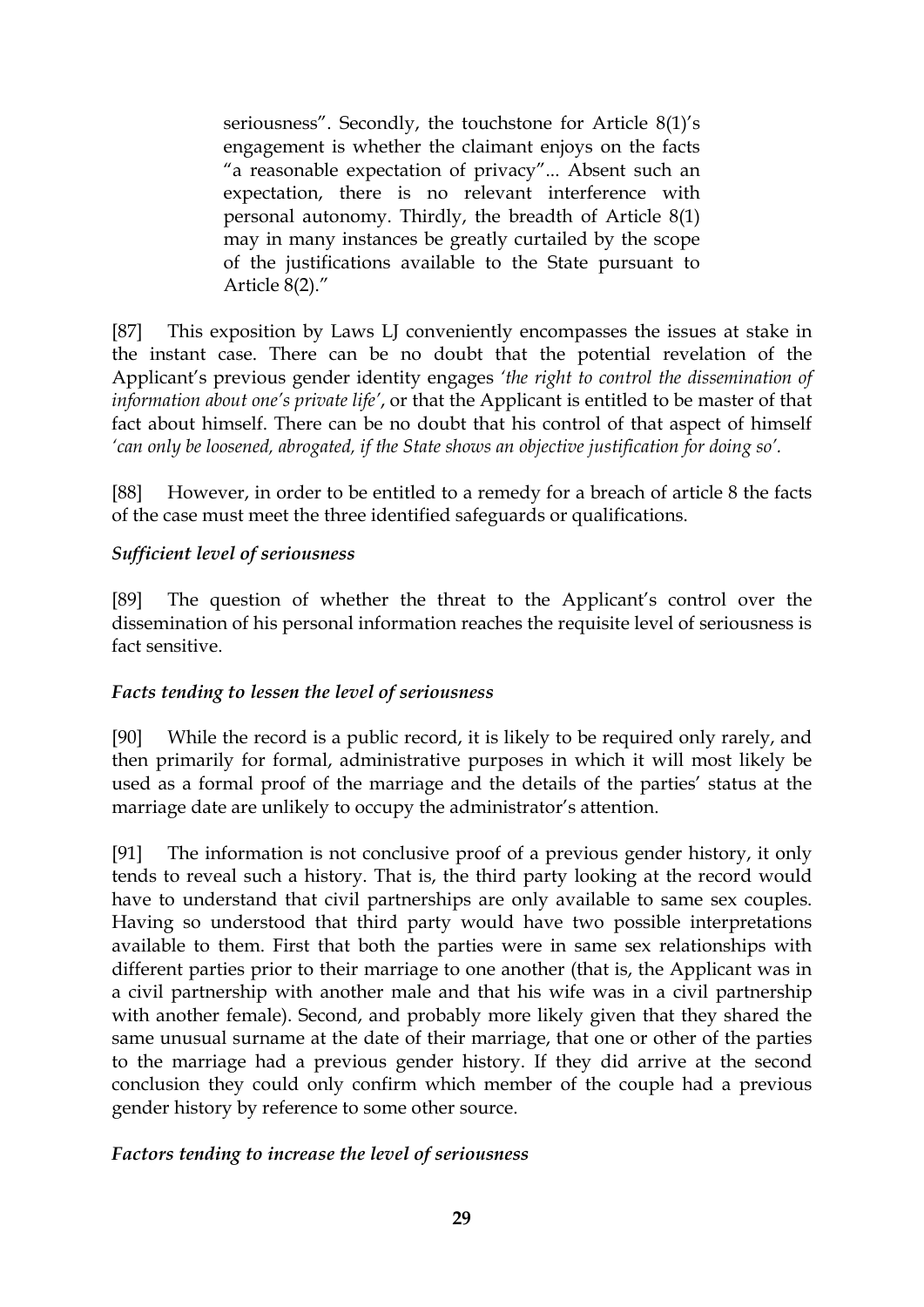[92] Once the person considering the document has arrived at the conclusion that the Applicant (or his partner) have a previous gender history, the loss of control of the dissemination of that information is complete.

[93] Northern Ireland is a small place. The types of bodies that are likely to require marriage certificates are likely to be public bodies and financial institutions (as is borne out by the Applicant's affidavit) with a large staff. The level of understanding required to interpret the impugned entry in the record is no greater than having the knowledge that a civil partnership can only be entered into by two persons of the same sex and that a marriage can only be entered into by two persons with opposite sex. The information itself may contain an inherent motivation to draw conclusions from the impugned entry first because there is a certain salacious quality about information about a person's sexual or gender identity and second because transgenderism is a divisive concept about which some people have strong opinions.

### *Conclusion in relation to the level of seriousness*

[94] On balance, while the risk of the Applicant's gender history being revealed by the impugned entry in the marriage record is small, the effect of any revelation would mean the complete defeat of the Applicant's right to control his personal information. Additionally, the smallness of Northern Ireland, the relatively low knowledge level required to interpret the impugned entry and the fact that the salacious and, for some, the morally outrageous quality of the information may provide a motivation to not only draw conclusions but to communicate those conclusions, and the risk of discrimination to transgender persons upon the dissemination of the information also contribute to convincing me that I cannot safely conclude that the admittedly small risk is not serious.

### *Reasonable expectation of privacy*

[95] The Court accepts that its task in this regard is to apply an objective test, asking whether or not the Applicant had a reasonable expectation of privacy in all the circumstances.

[96] The case law canvassed by the Respondents and the Attorney General relates to circumstances in which data was originally collected in circumstances where there was no expectation of privacy. In most of these cases the public nature of the occasion or incident during which the data was collected led to a finding that there had been no breach of article 8 at all. In *R(Wood) v Commissioner of Police for the Metropolis* [2009] EWCA Civ 414, breach of article 8 was found where, despite the public nature of the occasion on which the data was collected, the uncertainty as to why the police were taking the photographs and as to what use they would be put was found to be a sufficient intrusion to constitute a breach of article 8.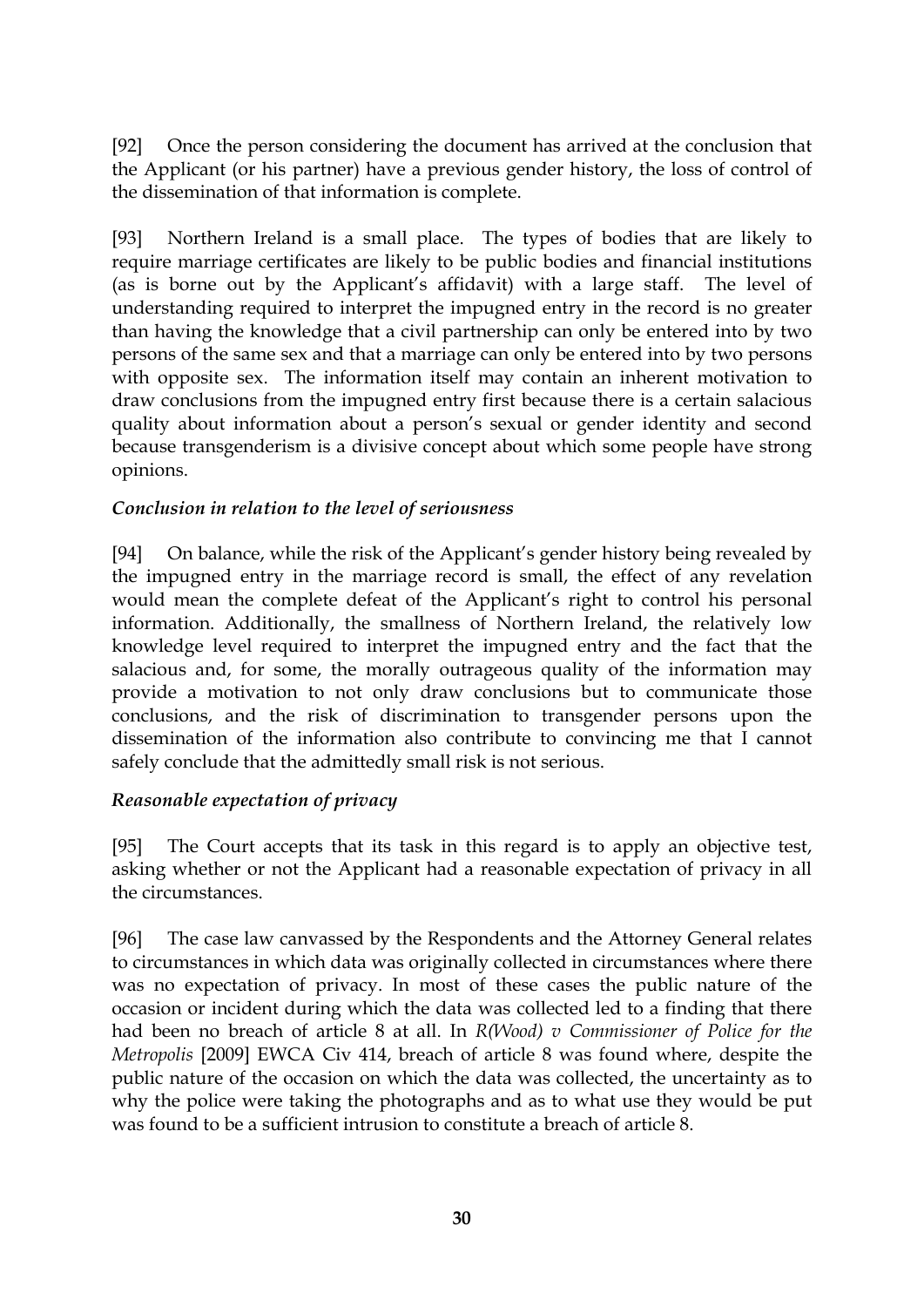[97] The personal data in relation to which protection was sought in each of those cases was the patent information that arose directly from the public transaction, for example a photograph of a person at a particular place (*R(Catt) v Association of Chief Police Officers* [2013] 1 WLR 3305; *R(Wood) v Commissioner of Police for the Metropolis* [2009] EWCA Civ 414; JR38 [2015] UKSC 42), or police surveillance data relating to a person's movement on a particular day (*Kinloch v HM Advocate [2013] 2 AC 93*). It was the collection, storage and processing of that patent information, that information that was created instantaneously in the moment of the public transaction, which the various applicants sought to protect. In relation to this type of data it is generally the case that, where patent information arises from a public transaction in which there can be no reasonable expectation of privacy, the lawful recording of that information will not, without more, breach article 8.

[98] In this case the facts that the Applicant entered a civil partnership and later dissolved that civil partnership are patent facts arising from *earlier* public transactions in relation to which he could have no reasonable expectation of privacy at the time those events occurred and were duly recorded.

[99] The recording of the Applicant's status as 'civil partnership dissolved' on the marriage registration record *is not a patent fact arising from the public transaction of the marriage*. It is recorded only as part of the process by which the registrar confirms that there are no impediments to marriage. It is however a statutory requirement that the status of a person to a proposed marriage be recorded. On the other hand, the Applicant's change of gender is a private fact in relation to which the Applicant had a very reasonable expectation of privacy.

[100] It is the judgment of this court that the Applicant had a reasonable expectation of privacy in relation to the latent fact of his previous gender history. The issue then is, does the public recording of his status tend to reveal the impugned latent fact to such an extent as to constitute an interference with article 8 and if so is any such interference justifiable.

### *Legitimate aim*

[101] It seems to me that each of the aims sought to achieved are legitimate

### *Proportionality*

[102] Lord Dyson in R(Wood) v Commissioner of Police of the Metropolis [2010] gave the following useful description of the proportionality assessment that is required:

> "82. The phrase "necessary in a democratic society" has been considered and applied by the ECtHR on many occasions. In Marper at [101] the court said: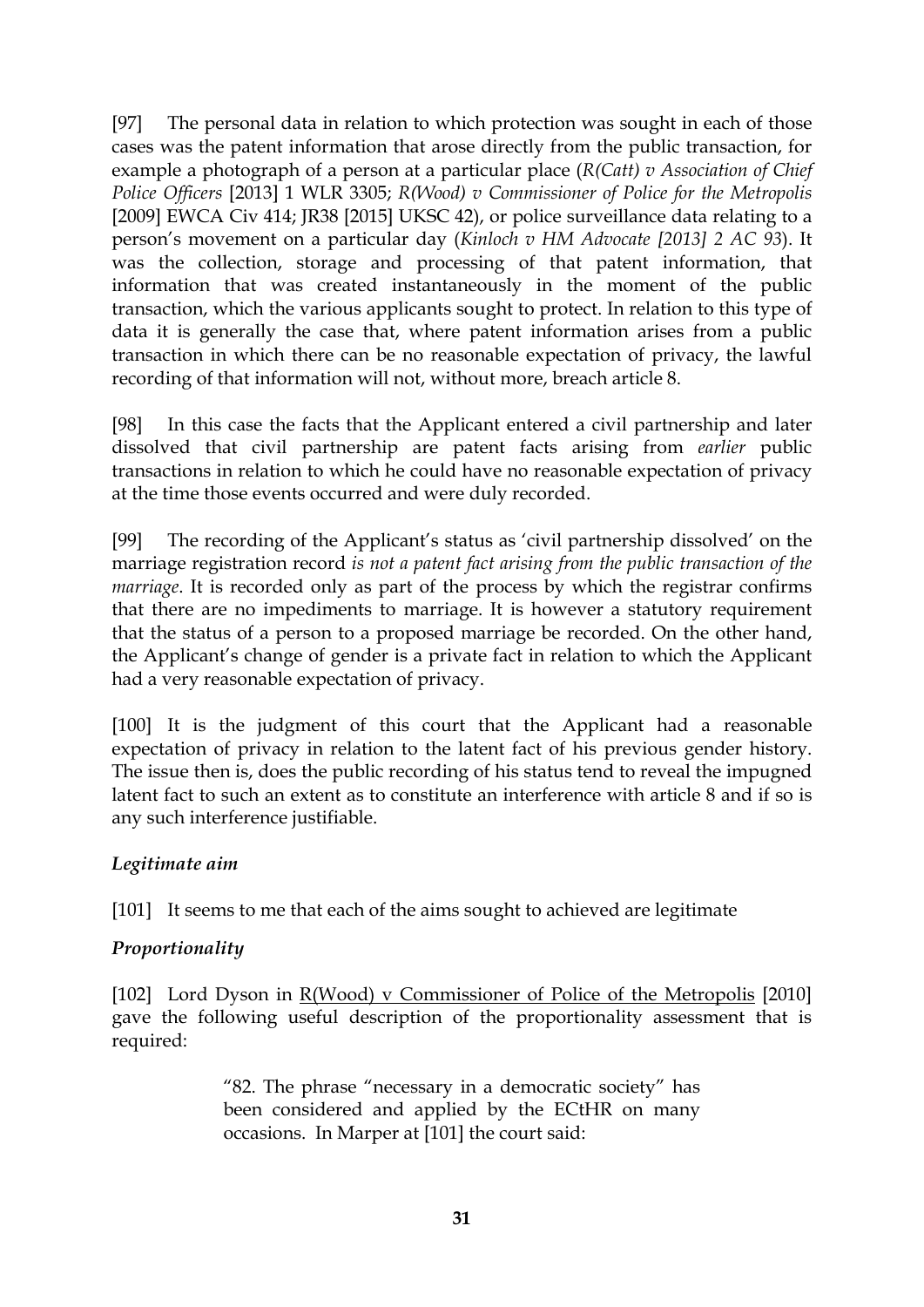"An interference will be considered "necessary in a democratic society" for a legitimate aim if it answers a 'pressing social need' and, in particular, if it is proportionate to the legitimate aim pursued and if the reasons adduced by the national authorities to justify it are "relevant and sufficient".

83. In deciding whether the interference is necessary, the court must have regard to the nature of the Convention right in issue, its importance for the individual, the nature of the interference and the object pursued by the interference…

84. … the Court is required to carry out a careful exercise of weighting the legitimate aim to be pursued, the importance of the right which is the subject of the interference and the extent of the interference. Thus an interference whose object is to protect the community from the danger of terrorism is more readily justified as proportionate than an interference whose object is to protect the community from the risk of low level crime and disorder."

[103] The right which is the subject of the interference, the right to 'control the dissemination of information about one's private life', is a fundamental right. It is fundamental to the *'physical and psychological integrity'* of a person. It is fundamental to a person's *'physical and social identity'.* It *'is a defining characteristic of a free society'.* It is against this right that the legitimate aims, and the extent of the interference into the right caused by the pursuit of it, must be weighed. To this end, the aims articulated by the Department are considered in turn below.

### *Aims pursued and proportionality*

[104] The first aim relied upon by the Department is that *'the marriage notice is intended to assist the registrar in determining whether there are any legal impediments to the marriage and the Department believes the inclusion of status in the solemn declaration will help to concentrate minds and ensure compliance with the legal requirements in respect of the marriage'.* 

[105] It is clear that the Applicant's complaint is in relation to the *publication* of the information, not the requirement that the status information be provided at all. This aim is therefore irrelevant to the alleged interference with the Applicant's article 8 rights.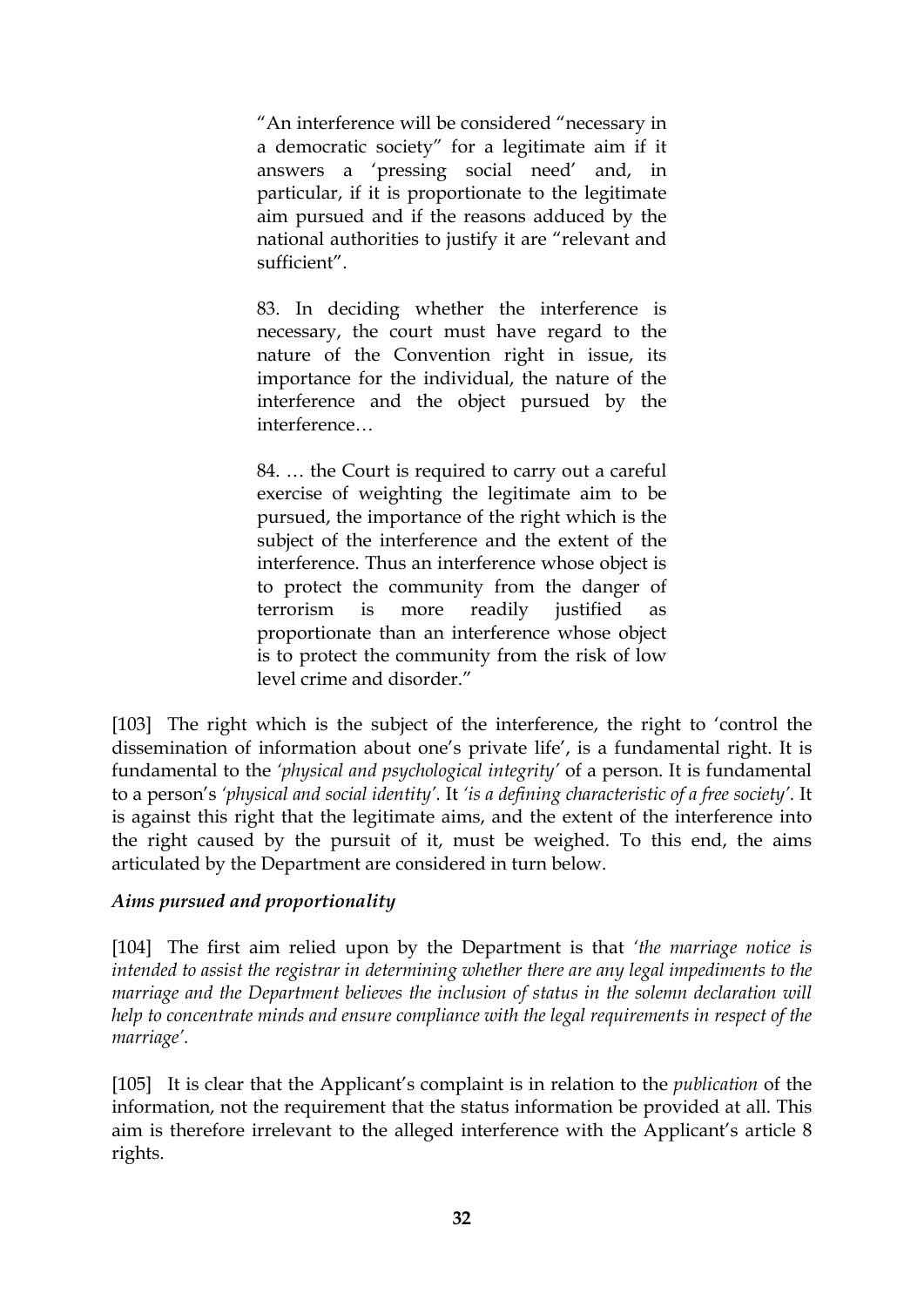[106] The second aim relied upon is that *'The Registrar must place on public display a notice which sets out the names of the parties to the intended marriages and the date on which the marriage will take place. Article 4(5) of the 2003 Order states that any person who claims that he may have reason to object to an intended marriage may inspect any entry*  relating to the marriage in the marriage notice book without charge. The Department *considers that the public display and open access requirements are vitally important and that they can help to identify possible legal impediments (e.g. an existing marriage).* 

[107] The Departments claim is that the public display and open access to the status field is essential because it can help to identify possible legal impediments. It is important to note that the public display only displays the names of the parties and the date of the ceremony. Once a potential objector has come forward he or she is then entitled to inspect any entry in the marriage notice book, including the status entry. Preventing unlawful marriages is an important aim. The occasions on which an objector will require to inspect the status entry in the marriage notice book in order to confirm their objection will be rare. There are less intrusive means by which the legitimate aim may be achieved (for example by making access to the status entry by an objector subject to application). When weighed against the right to control over the dissemination of personal information and the extent of the interference created by the creation of a public record which is capable of revealing previous gender history, the interference cannot be justified as necessary and proportionate in the pursuit of the legitimate aim.

[108] The third aim relied upon is that *'the recording of status in the register provides a convenient and readily accessible form of confirmation that, prior to the marriage, the required checks have been undertaken to ensure that the parties were free to enter the marriage'.* 

[109] Convenience cannot outweigh the interference with the fundamental right of the Applicant.

[110] The fourth aim relied upon is that *'the more information held in official records with regard to an individual the less likely it is that that individual will be misidentified and the easier it is to prevent identity fraud or the creation of a new identity for ulterior motives. Accurate identification is essential to ensure that benefits or entitlements are appropriately conferred. The information which is held in the GRO records can be cross-referred to the information which is held by other bodies and organisations.'*

[111] No issue is taking with the holding of status information, the issue relates to the accessibility by any member of the public to that information. The creation of a public record in relation to the information held is unnecessary to achieve the stated aim.

[112] The fifth aim relied upon is that: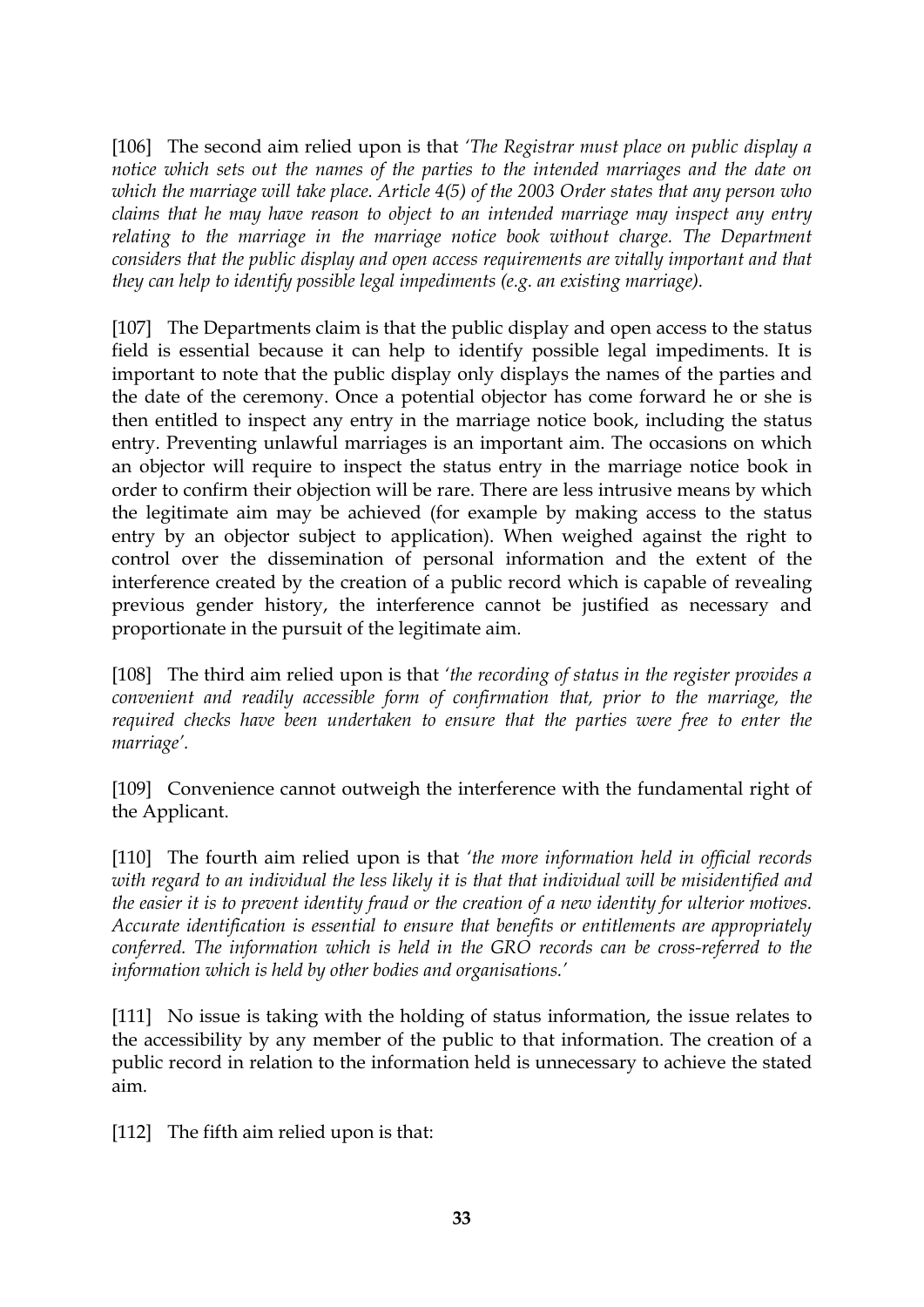*"The recording of status can assist people who are trying to trace their birth families… Having a record of a parent's marital status can help the researcher to determine whether the search should be expanded to include second, or even third families…. The Department believes that, if the status heading were to be removed from the marriage register, it would be much more difficult to build up an accurate and complete picture of a birth family. The legislature has allowed for the tracing of a birth family and the Department considers that a reliable and readily accessible registration record can assist the process."*

[113] The public aspect of the status field is unnecessary to achieve this aim. The stated aim could be achieved by methods which are less intrusive, for example by making access to the status entry by an adoptee subject to application.

[114] The sixth aim relied upon is that *'The recording of status can also assist in the tracing of person for inheritance or genealogical purposes'.* 

[115] The same considerations as above apply.

[116] The seventh aim relied upon is that:

*"the marriage registration system is intended to record events which have important legal consequences for the parties to the marriage, third parties and the state. It also provides a reliable source of statistics for research into legal, social or demographic problems."*

[117] No issue is taken with the recording of events or with the use of those records for statistical purposes. What is at issue is the creation of a public record of a fact that tends to reveal the previous gender history of the Applicant. The aims of the Department can be achieved without the creation of such a public record.

[118] The eighth aim relied upon is that while the extraction of information from a person's record with that information stored at another place, *'there is a risk that the link between the… records would be lost'.* 

[119] A potential risk of data loss cannot be said to outweigh the interference with article 8 rights.

### *Conclusion and further issues*

[120] The creation of a public record which contains information which creates a small but significant risk that the Applicant's previous gender history may be revealed is not necessary or proportionate to any of the legitimate aims pursued by